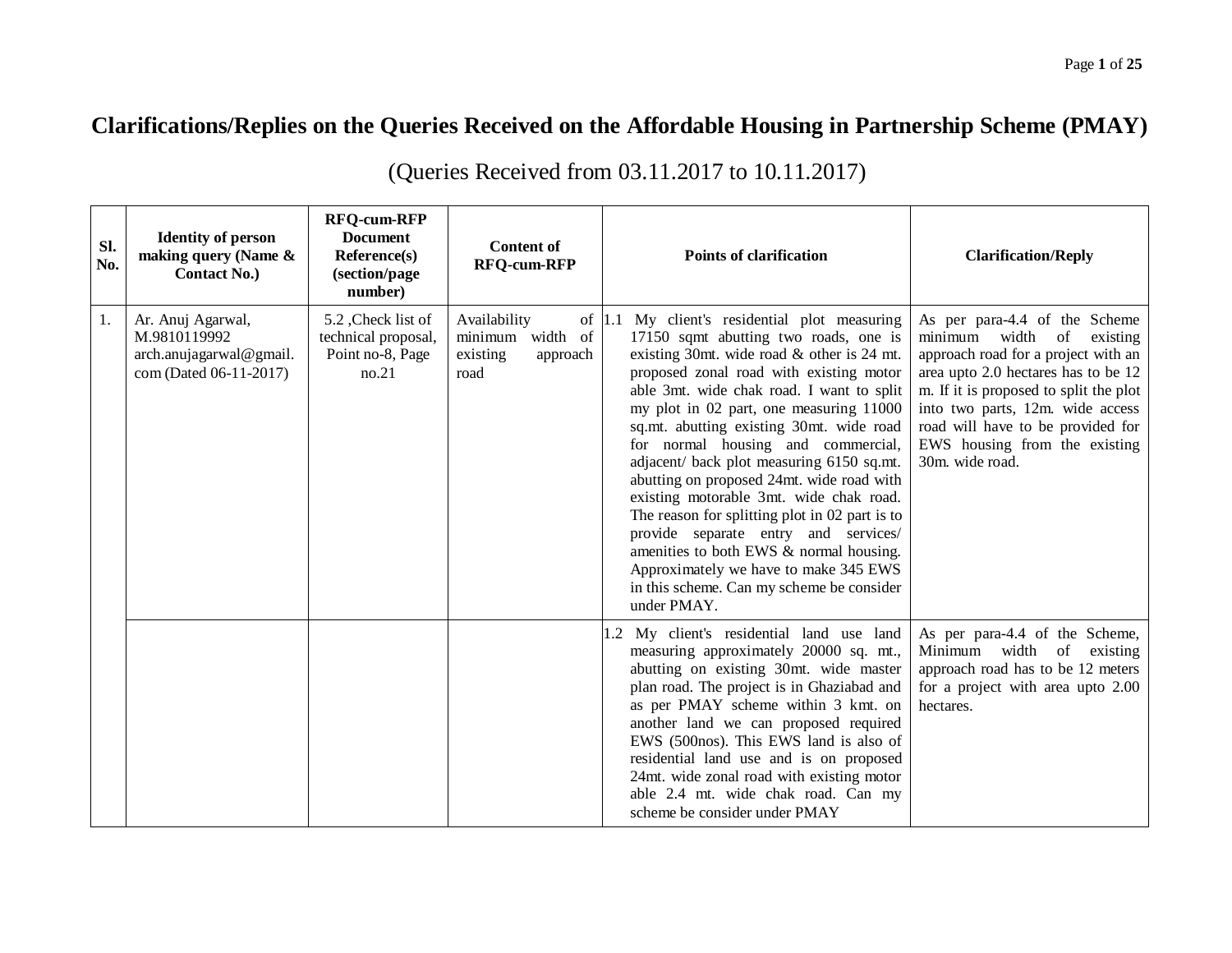|    |                                                                                             |                             |                                             | 1.3 My client M/s Survpriya Securities Pvt.<br>Ltd. got the licence under Samajwadi<br>Awas Yojna and the DPR was conditional<br>approved by Awas Lucknow but the land<br>use conversion is still pending in Shasan<br>after approval/recommendation from GDA<br>board.<br>Can the location of this site will be<br>consider under PMAY as site is on<br>proposed 24mt. wide master plan road with<br>existing 7.5 mt. wide metalled road, as per<br>GDA master plan the existing land use is<br>heavy industrial land use.<br>Can the land use activity already done will<br>be considered and the remaining land use<br>activity will be completed under PMAY. | As per para-4.4 of the Scheme,<br>minimum width of existing<br>approach road has to be 12 meters<br>for a project with on area upto 2.00<br>hectares. Morever, widh of exising<br>road is dependent on the area of<br>project which has not been<br>mentioned<br>in<br>the<br>query.<br>Conversion of land use will be<br>permissible/ considered provided<br>selection of site for the project<br>meets the requirements as provided<br>under the Affordable Housing in<br>Partnership Shceme (PMAY) |
|----|---------------------------------------------------------------------------------------------|-----------------------------|---------------------------------------------|------------------------------------------------------------------------------------------------------------------------------------------------------------------------------------------------------------------------------------------------------------------------------------------------------------------------------------------------------------------------------------------------------------------------------------------------------------------------------------------------------------------------------------------------------------------------------------------------------------------------------------------------------------------|-------------------------------------------------------------------------------------------------------------------------------------------------------------------------------------------------------------------------------------------------------------------------------------------------------------------------------------------------------------------------------------------------------------------------------------------------------------------------------------------------------|
| 2. | Ar.<br>Anuj<br>Agarwal<br>M.9810119992<br>arch.anujagarwal@gmail.<br>com (Dated 08.11.2017) |                             | Regarding<br>maintenance of EWS             | 2.1 What will be the maintenance condition<br>for EWS part of scheme? If all the<br>services are separate for EWS and after<br>handing over of EWS units do the builder<br>has to provide maintenance of the services<br>for EWS. Or he has to handover the<br>services to the RWA of EWS.                                                                                                                                                                                                                                                                                                                                                                       | As per para-8.10 of the Scheme<br>services of the project shall be<br>maintained by the developer till<br>they are handed over to the<br>concerned Local Body. Whereas,<br>RWA will maintain the common<br>and facilties<br>of<br>the<br>areas<br>apartments as per the provisions of<br>the U.P. Apartment Act. Please<br>also refer to para 8.9 of the<br>scheme.                                                                                                                                   |
|    |                                                                                             |                             |                                             | 2.2 In case of combined scheme of EWS and<br>normal housing builder has to complete<br>EWS within 18 months and rest of the<br>project in 5 in years what will be the<br>status of maintenance of services of<br>EWS. ?                                                                                                                                                                                                                                                                                                                                                                                                                                          | Same as for query 2.1.                                                                                                                                                                                                                                                                                                                                                                                                                                                                                |
|    |                                                                                             | Point-4.1 of PMAY<br>policy | Regarding nos<br>of<br>floor of EWS $(G+3)$ | 2.3 As per policy point no. 4.1 EWS floors are<br>restricted to $G+3$ . In metro cities like<br>Ghaziabad land cost at approchable / with<br>connectivity will be higher. To counter it I<br>would like to suggest that no. of floors in                                                                                                                                                                                                                                                                                                                                                                                                                         | The project will have to be<br>designed as per the provisions of<br>para-4.1 of the Scheme i.e.,<br>construction of EWS houses is<br>permissible<br>maximum<br>upto                                                                                                                                                                                                                                                                                                                                   |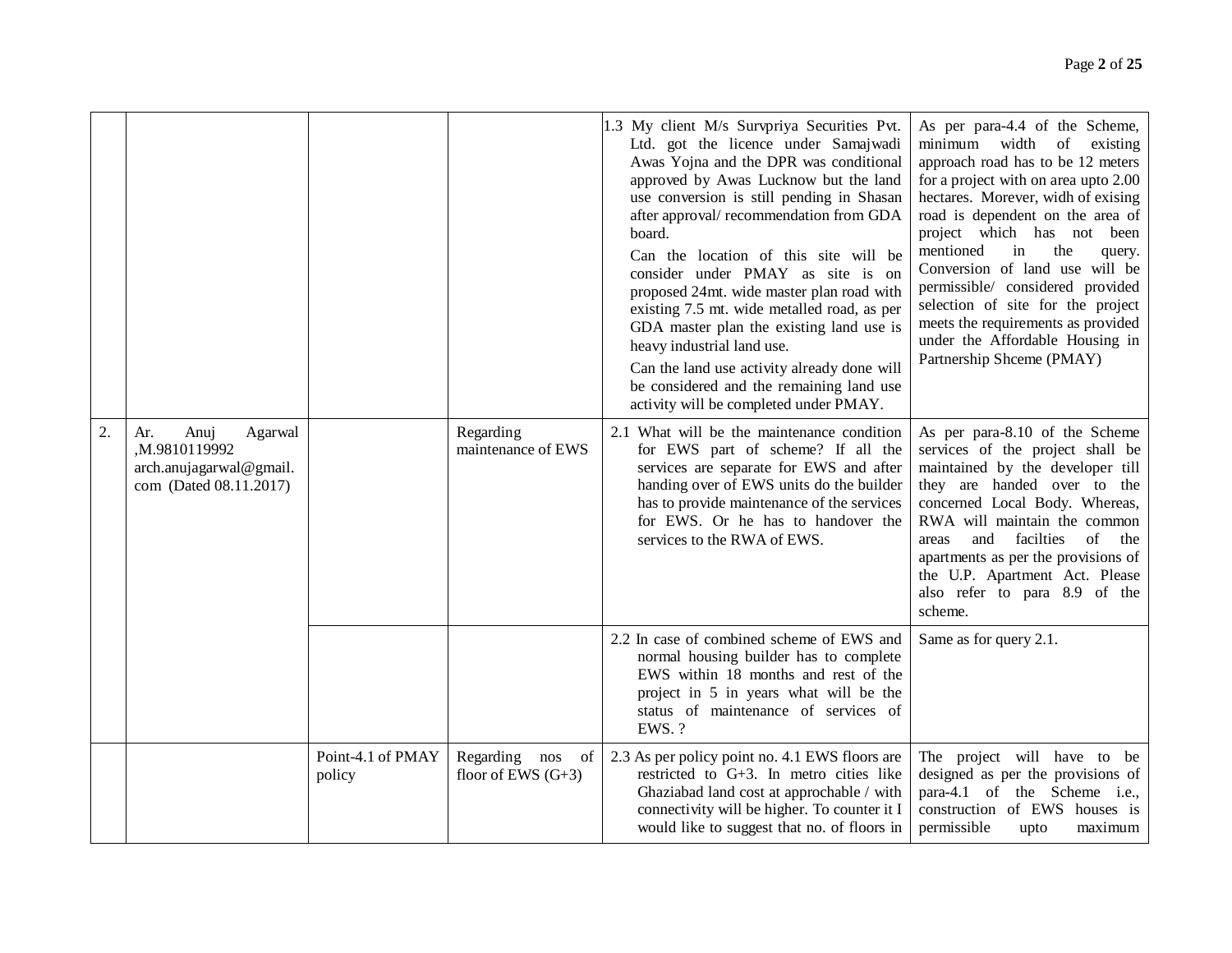|    |                                                                                                                  |                        | metro cities should be allowed as G+4<br>floors and to provide scooter parking<br>some of the EWS blocks can be made<br>with stilt $+4$ floor                                                                                                                                                                                                                                                                | ground+3 storeys.                                                                                                                                                                    |
|----|------------------------------------------------------------------------------------------------------------------|------------------------|--------------------------------------------------------------------------------------------------------------------------------------------------------------------------------------------------------------------------------------------------------------------------------------------------------------------------------------------------------------------------------------------------------------|--------------------------------------------------------------------------------------------------------------------------------------------------------------------------------------|
| 3. | Vijay Kumar Bansal<br><vijay@ozonebuilders.co<br>m&gt;</vijay@ozonebuilders.co<br>                               |                        | 3.1 In case the project is delay due to any<br>approval from any of the government<br>department, will the builder be liable for<br>such delay.                                                                                                                                                                                                                                                              | Please refer paras $7.5 \& 9.6$ of the<br>scheme.                                                                                                                                    |
|    |                                                                                                                  |                        | 3.2 In case requisite number of allottee does<br>not show interest in buying these houses<br>will government pay the cost to builders?                                                                                                                                                                                                                                                                       | As per para-5.5 of the Scheme,<br>targets for EWS houses will be<br>allocated to the selected Bidders<br>after SUDA has secured the<br>consent of beneficiaries identified<br>by it. |
| 4. | Director Supertech<br>Limited<br>Supertech House, B 28-<br>29, Sector 58, Noida<br>Ph.- 0120-4669900 Ext-<br>278 |                        | We are interested in participating in the above<br>Tender but we came to know about it only<br>yesterday from Ghaziabad Development<br>Authority. We find that the document<br>download date has been expired as a result of<br>which we are unable to download and submit<br>the tender. We request that the document<br>download date may kindly be extended to<br>enable us to participate in the tender. | RFQ/RFP Bid document download<br>date has been extended<br>till<br>13.12.2017<br>(05:00)<br>$Pm$ )<br>by<br>corrigundem on e-tender site.                                            |
| 5. | Raghav Aggarwal<br>8437165457                                                                                    | Appendix 6<br>(scheme) | 5.1 Exemption in Stamp duty needs<br>clarification. The mentioned circular no.<br>regarding this is unavailable on the<br>internet.                                                                                                                                                                                                                                                                          | G.O. has been uploaded on the<br>website of Awas Bandhu U.P.                                                                                                                         |
|    |                                                                                                                  | Appendix 6<br>(scheme) | 5.2 GST will be applicable or not? If yes,<br>how? Please explain through example.                                                                                                                                                                                                                                                                                                                           | value<br>limit of<br>Bid<br>(upper<br>Rs. 2.00 Lac) is inclusive of GST.                                                                                                             |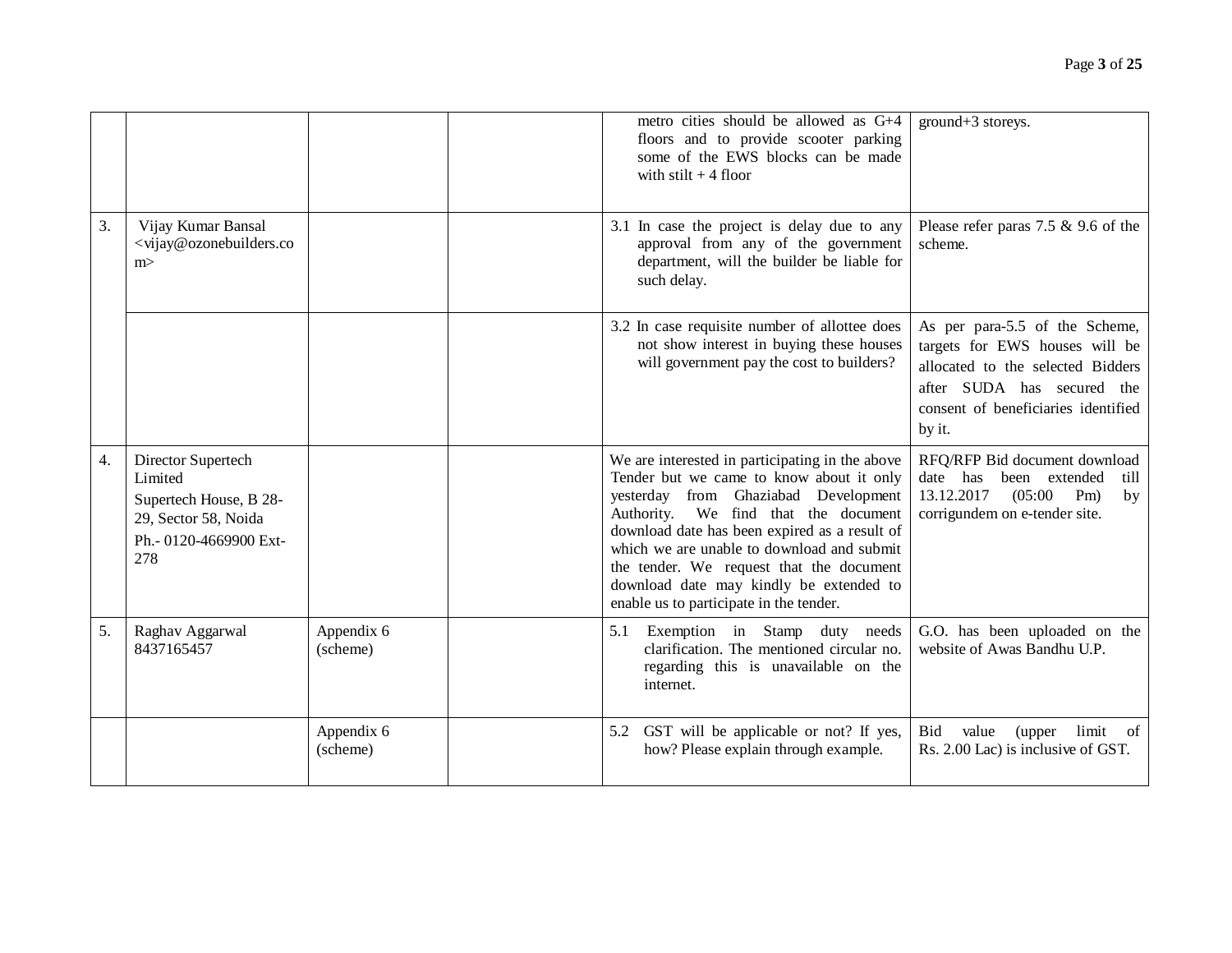|    |                             | Appendix 6<br>(scheme) | 5.3 We want to make 100% EWS totalling<br>around 1100 houses (In $G+3$ formats) in<br>Saharanpur, then will the government sell<br>all the houses and provide subsidy on<br>each and every house? (scheme 8.2)                                                                                                                    | Subsidy will be available to all<br>EWS houses as per the Scheme.<br>However, EWS houses will be<br>transeferred to the beneficiaries by<br>the developer identified by the<br>Govt. agency.                                                                                                                                                                                                                         |
|----|-----------------------------|------------------------|-----------------------------------------------------------------------------------------------------------------------------------------------------------------------------------------------------------------------------------------------------------------------------------------------------------------------------------|----------------------------------------------------------------------------------------------------------------------------------------------------------------------------------------------------------------------------------------------------------------------------------------------------------------------------------------------------------------------------------------------------------------------|
|    |                             | Appendix 6<br>(scheme) | 5.4 Our proposed land for 100% EWS project<br>is approx. 30,000 Sq. Yards, out of which<br>approx. 7300 Sq. yards is in village<br>Kailashpur, which is under (Development<br>Authority) and the remaining land is in<br>village Ugrahu which is out of DA. We<br>want to make a combined project of 100%<br>EWS. Allowed or not? | As per para-3 of the Scheme,<br>combined project for such lands<br>Cannot be formulated out of<br>development<br>authority<br>area.<br>Seperate bids should be submitted<br>for areas inside $\&$ outside of<br>development authority limits. U.P.<br>Housing & Development Board<br>shall be the regulatory authority for<br>lands<br>outside<br>Development<br>Authority limits. Refer to para 3 of<br>the scheme. |
|    |                             | Appendix 6<br>(scheme) | 5.5 Clarification regarding charges. e.g. Labor<br>cess, development charges etc. for 100%<br>EWS? Please Explain.                                                                                                                                                                                                                | Labour csess shall be paid as per<br>the applicable law/rules. External<br>Development Fee shall be 50% of<br>the apllicable rate as per para-6.2<br>of the Scheme.                                                                                                                                                                                                                                                  |
|    |                             | Appendix 6<br>(scheme) | 5.6 Net worth meaning needs clarification as<br>in net worth of company / bidder or can<br>net worth of directors be combined with<br>the company's net worth? Whether CA<br>certificate will suffice or not?                                                                                                                     | Networth shall have the same<br>meaning as assigned in section-2<br>of 29(a) of the Companies Act-<br>1956. CA certificate along with<br>audited blance sheets for FY.<br>2014-15, 2015-16 & 2016-17 will<br>have to be submitted.                                                                                                                                                                                   |
| 6. | Mridul Mittal<br>7407657122 | Section 2 - Page 13    | 6.1 Does this imply whether projects beyond<br>50m from sewerage, drainage and<br>electricity will not be eligible to qualify<br>under Affordable Housing-in-Partnership<br>Scheme or does it implies beyond 50m                                                                                                                  | Para 6.2 of the scheme is relevant.<br>If external development services<br>are required more than 50 meter in<br>lenght, the biddder must submit a<br>seperate affidavit with the RFQ                                                                                                                                                                                                                                |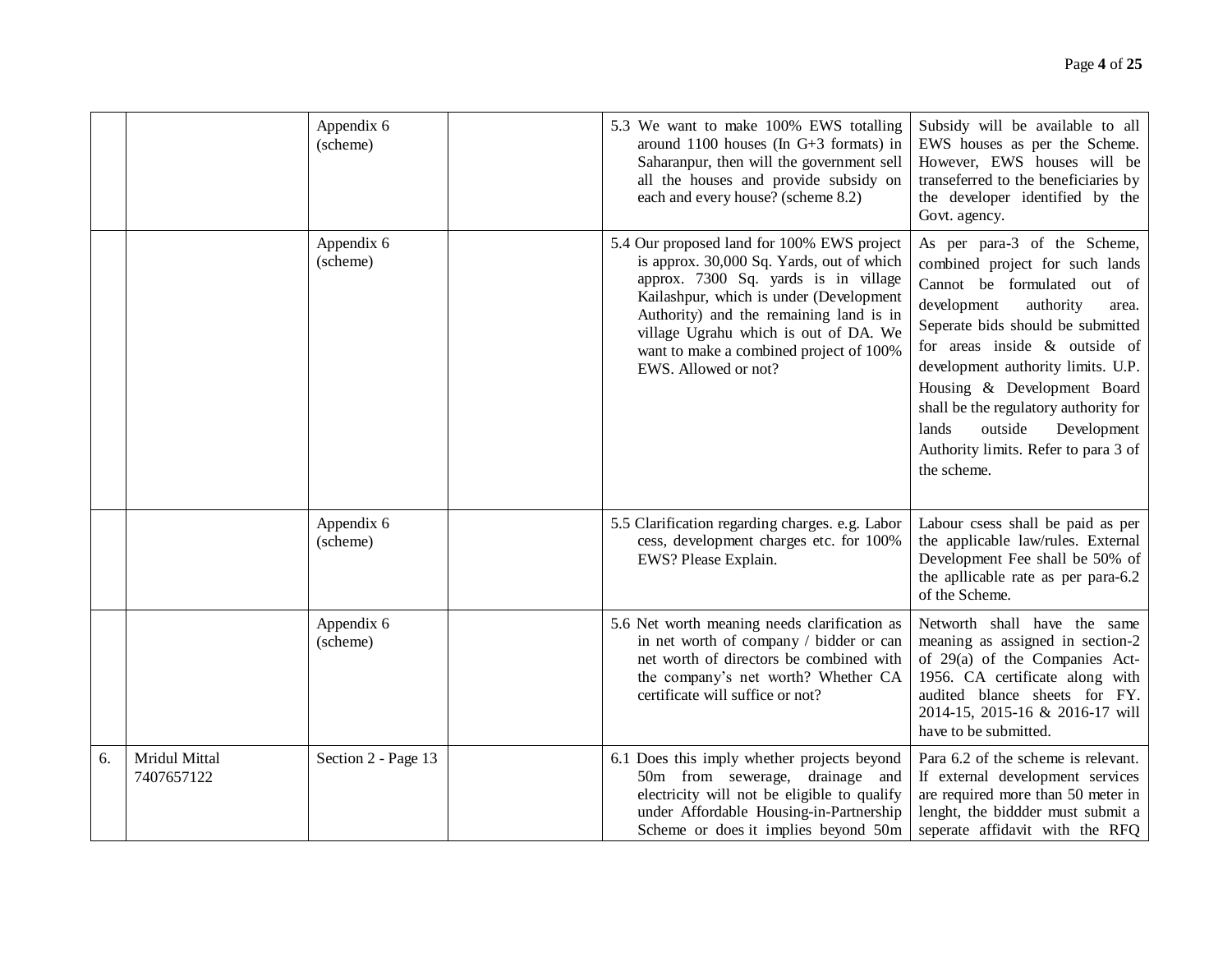|                     |                                                                                                                                                                                                                                                                                                                                                                                                                                                                                                                                                                                                                                                                                                                                                                    | from these services developer has to bear<br>the cost of extending these services to his<br>site boundary?                                                                                                      | that he has already built these<br>services beyond 50 meter from the<br>site. |
|---------------------|--------------------------------------------------------------------------------------------------------------------------------------------------------------------------------------------------------------------------------------------------------------------------------------------------------------------------------------------------------------------------------------------------------------------------------------------------------------------------------------------------------------------------------------------------------------------------------------------------------------------------------------------------------------------------------------------------------------------------------------------------------------------|-----------------------------------------------------------------------------------------------------------------------------------------------------------------------------------------------------------------|-------------------------------------------------------------------------------|
| Section 1 - Page 11 |                                                                                                                                                                                                                                                                                                                                                                                                                                                                                                                                                                                                                                                                                                                                                                    | 6.2 How projects located in different parts of<br>the city or different city will be assessed<br>similar criteria as the cost<br>on<br>(construction materials, labours etc.) will<br>vary from place to place. | Scheme envisages bidding within<br>development area as one category.          |
| Section 2 - Page 14 | Bidder<br>The<br>must<br>select the site for the<br>project keeping in<br>view availability of<br>water<br>supply,<br>drainage,<br>sewerage,<br>power<br>and<br>accessibility through<br>the minimum width<br>the<br>road<br>of<br>as<br>specified in para-4.4<br>of the Scheme. It is to<br>be understood that<br>the<br>concerned<br>government<br>agency<br>shall not<br>provide<br>connectivity<br>to<br>drainage<br>sewerage,<br>electricity<br>and<br>beyond a distance of<br>50 m. from the<br>Project<br>boundary.<br>The Bidder shall<br>submit a site plan on<br>a scale 1:1000 clearly<br>showing<br>the<br>boundary, approach<br>road and availability<br>of required external<br>services as per para-<br>6.1 of the Scheme.<br>The Bidder shall also | 6.3 There is no specified format of DPR in<br>guidelines given by GOI                                                                                                                                           | DPR format is placed at Appendix<br>'A' of this clarification document.       |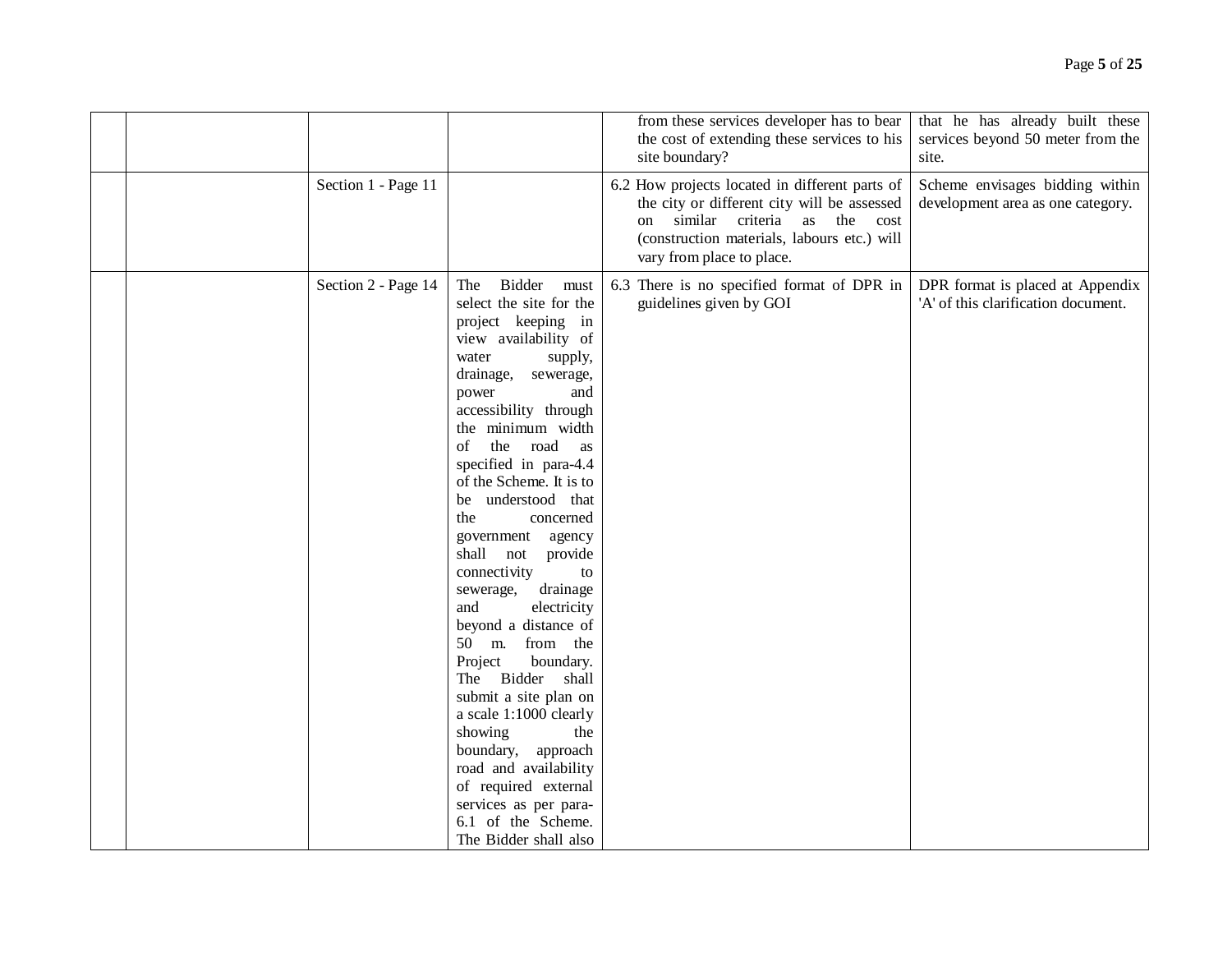|    |                                                   |                    | submit a key plan<br>showing the location<br>of the proposed site/s<br>in the city.                                                                                      |                                                                                                                                                                                                                                                                                                                                                                                                                                                                                                                                                                                                                                                                                                                                                                                                                                                                           |                                                                                                                                                                                                                                                        |
|----|---------------------------------------------------|--------------------|--------------------------------------------------------------------------------------------------------------------------------------------------------------------------|---------------------------------------------------------------------------------------------------------------------------------------------------------------------------------------------------------------------------------------------------------------------------------------------------------------------------------------------------------------------------------------------------------------------------------------------------------------------------------------------------------------------------------------------------------------------------------------------------------------------------------------------------------------------------------------------------------------------------------------------------------------------------------------------------------------------------------------------------------------------------|--------------------------------------------------------------------------------------------------------------------------------------------------------------------------------------------------------------------------------------------------------|
|    |                                                   | Appendix 1         | The Bidders selected<br>on the basis of the<br>lowest bid (L1) will<br>be invited for signing<br>the Agreement.                                                          | 6.4 Can SPV formation process get delayed<br>after winning the bid?                                                                                                                                                                                                                                                                                                                                                                                                                                                                                                                                                                                                                                                                                                                                                                                                       | Consortium MOU as given in the<br>Annexure-1 of the Scheme will<br>have to be signed prior to<br>submission of bid.                                                                                                                                    |
|    |                                                   | Section 1 -Page 10 | The Bidder shall<br>submit a Detailed<br>Project Report (DPR)<br>prepared<br>in<br>accordance with the<br>guidelines of GOI as<br>provided in para-5.3<br>of the Scheme. | 6.5 Further are not enough buyers for EWS<br>units in a specific area, what happens to<br>other 2 lacs which developer has to get<br>from them.                                                                                                                                                                                                                                                                                                                                                                                                                                                                                                                                                                                                                                                                                                                           | <b>DPR</b><br>format is<br>placed<br>at<br>Appendix 'A'. As per para 5.5 of<br>the Scheme, targets for EWS<br>houses will be allocated to the<br>selected Bidders after SUDA has<br>secured<br>the<br>consent<br>of<br>beneficiaries identified by it. |
| 7. | श्री धमेन्द्र गुप्ता, कोषाध्यक्ष,<br>केडाई, बरेली |                    |                                                                                                                                                                          | 7.1 प्रधानमंत्री आवास योजना के नवीनतम ड्राफ्ट<br>में जिन बिन्दुओं पर भ्रम की स्थिति के बारे में<br>बरेली विकास प्राधिकरण, बरेली के मुख्य<br>नगर एवं ग्राम नियोजक एवं मुख्य अभियन्ता<br>महोदय से वार्ता हुई एवं जिन दो बिन्दुओं पर<br>भ्रम की स्थिति थी, वह प्रमुखतः ईडब्लूएस<br>भवनों के घनत्व तथा प्रति हेक्टेयर योजना<br>क्षेत्रफल पर ईडब्लूएस भवनों की संख्या के<br>बारे में थी जिसके बारे में उक्त अधिकारियों<br>द्वारा अवगत कराया गया कि यदि<br>विकासकर्ता अपनी योजना के सम्पूर्ण क्षेत्रफल<br>पर निर्माण कराता है तब उसे 200 ईडब्लएस<br>इकाईयां प्रति हेक्टेयर बनानी होगी किन्त्<br>यदि वह कम्पोजिट स्कीम लाता है जिसमें<br>ईडब्लूएस के साथ-साथ एल.आई.जी., एम.<br>आई.जी. एच.आई.जी भवन व भूखण्डों का<br>नियोजन करता है, तब यह शर्त होगी कि<br>योजना में 250 कमानों से कम नियोजित न<br>किए जाएं तथाा उसके 35 प्रतिशत संख्या के<br>बराबर ईडब्लूएस भवनों का निर्माण 200 | स्वीकार्य नहीं है।                                                                                                                                                                                                                                     |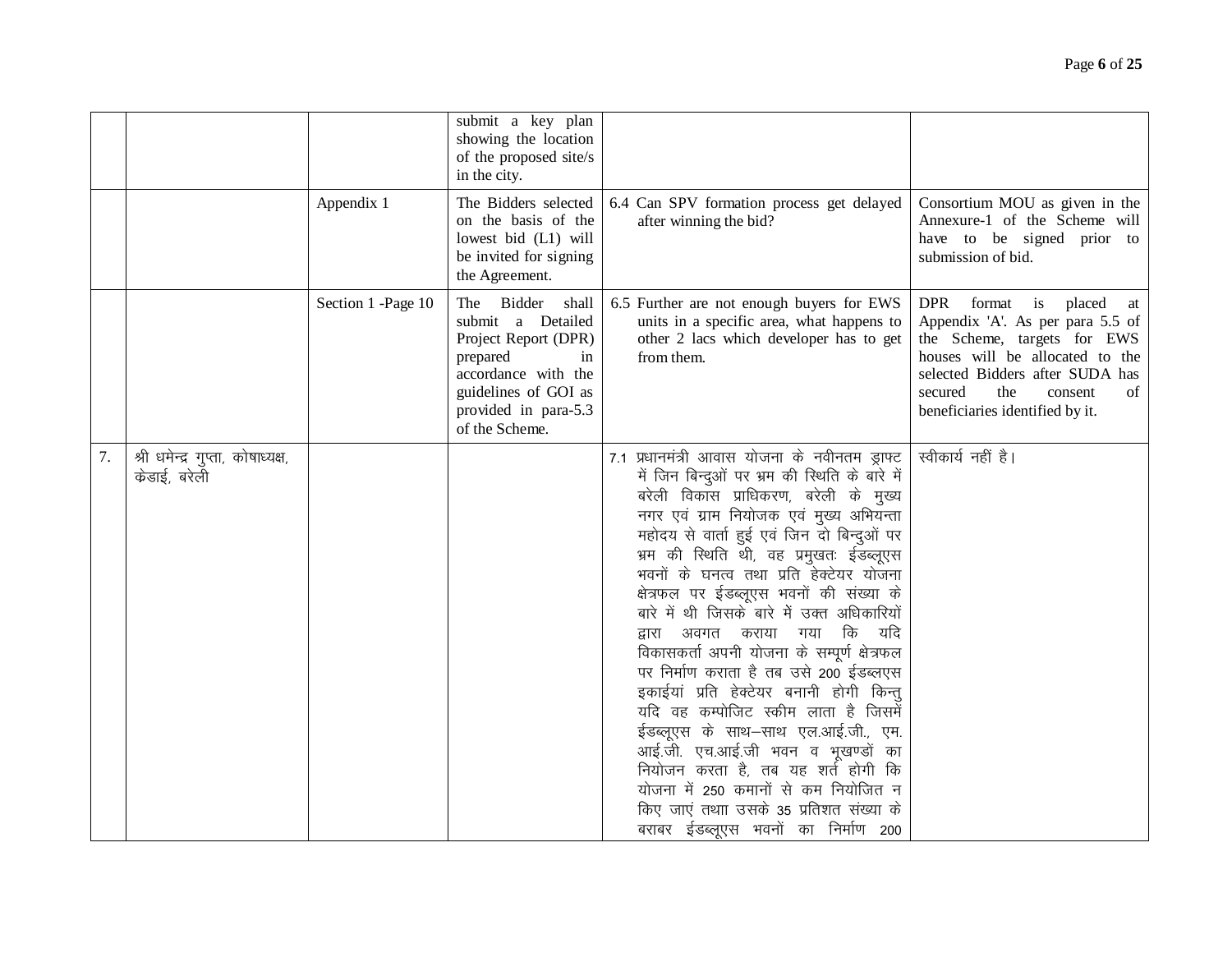|    |                                                                               |     | यूनिट प्रति हेक्टेयर धनत्व के अनुपात से<br>होगा ।<br>किन्तु शासन में हुई मीटिंग में यह भ्रम की<br>स्थिति बनी हुई है कि कंपोजिट स्कीम में भी<br>200 ईडब्लूएस प्रति हेक्टेयर की दर से बनाने<br>ही हैं। अर्थात यदि कोई विकासकर्ता 05<br>हेक्टेयर की कंपोजिट स्कीम लाता है तो उसे<br>1000 यूनिट ईडब्लूएस भवन बनाने होंगे जो<br>200 यूनिट प्रति हेक्टेयर के घनत्व से समस्त<br>भूमि ईंडब्लूएस के लिए ही प्रयोग हो जाएगी<br>और कोई भूमि किसी अन्य निर्माण के लिए<br>शेष नहीं बचेगी।<br>हमारे चिचार में कापोजिट स्कीम में प्लान<br>किये गये भवनों की संख्या-35 प्रतिशत<br>ईडब्लूएस बनाने का ही प्रावधान होना चाहिए<br>क्यों कि ड्राफ्ट में भी स्पष्ट है कि 200<br>मकानों से कम की टाउनशिप नहीं होगी और<br>इसका 35 प्रतिशत ईडब्लूएस प्लान किए<br>जायेगा, जिनका घनत्व प्रति हेक्टेयर के<br>हिसाब से 200 होगा। |                                                                                                                     |
|----|-------------------------------------------------------------------------------|-----|-----------------------------------------------------------------------------------------------------------------------------------------------------------------------------------------------------------------------------------------------------------------------------------------------------------------------------------------------------------------------------------------------------------------------------------------------------------------------------------------------------------------------------------------------------------------------------------------------------------------------------------------------------------------------------------------------------------------------------------------------------------------------------------------------------|---------------------------------------------------------------------------------------------------------------------|
| 8. | <b>ERAAB SHAKEEL</b><br>(Innovators Ads Pvt. Ltd.-<br><b>Solitaire Valley</b> | 4.1 | 8.1 As per the clause 4.1 it is said to construct<br>a minimum of 200 EWS units/ hectare,<br>please guide us as to how it should be<br>achieved.                                                                                                                                                                                                                                                                                                                                                                                                                                                                                                                                                                                                                                                    | Please refer reply to query 7.1.                                                                                    |
|    |                                                                               | 5.3 | 8.2 As per the clause 5.3 it is said that bidders<br>has to submit the DPR with reference to<br>the guidelines of G.O.I. Hence whats the<br>purpose of asking for a CPR after the<br>submission of DPR, IF needed please<br>clarify that it is needed only for EWS.                                                                                                                                                                                                                                                                                                                                                                                                                                                                                                                                 | Difference between DPR & CPR is<br>stated in Para 7.1 of the scheme.<br>For format of DPR, Please see<br>query 6.3. |
|    |                                                                               | 6.1 | 8.3 As per the clause 6.1 it is said that<br>government will provide their scope of<br>drainage sewerage, electrification upto<br>50m from the project boundary- please<br>clarify that it is from the whole project<br>boundary or from the boundary of EWS                                                                                                                                                                                                                                                                                                                                                                                                                                                                                                                                        | It is from the boundary of project<br>as a whole.                                                                   |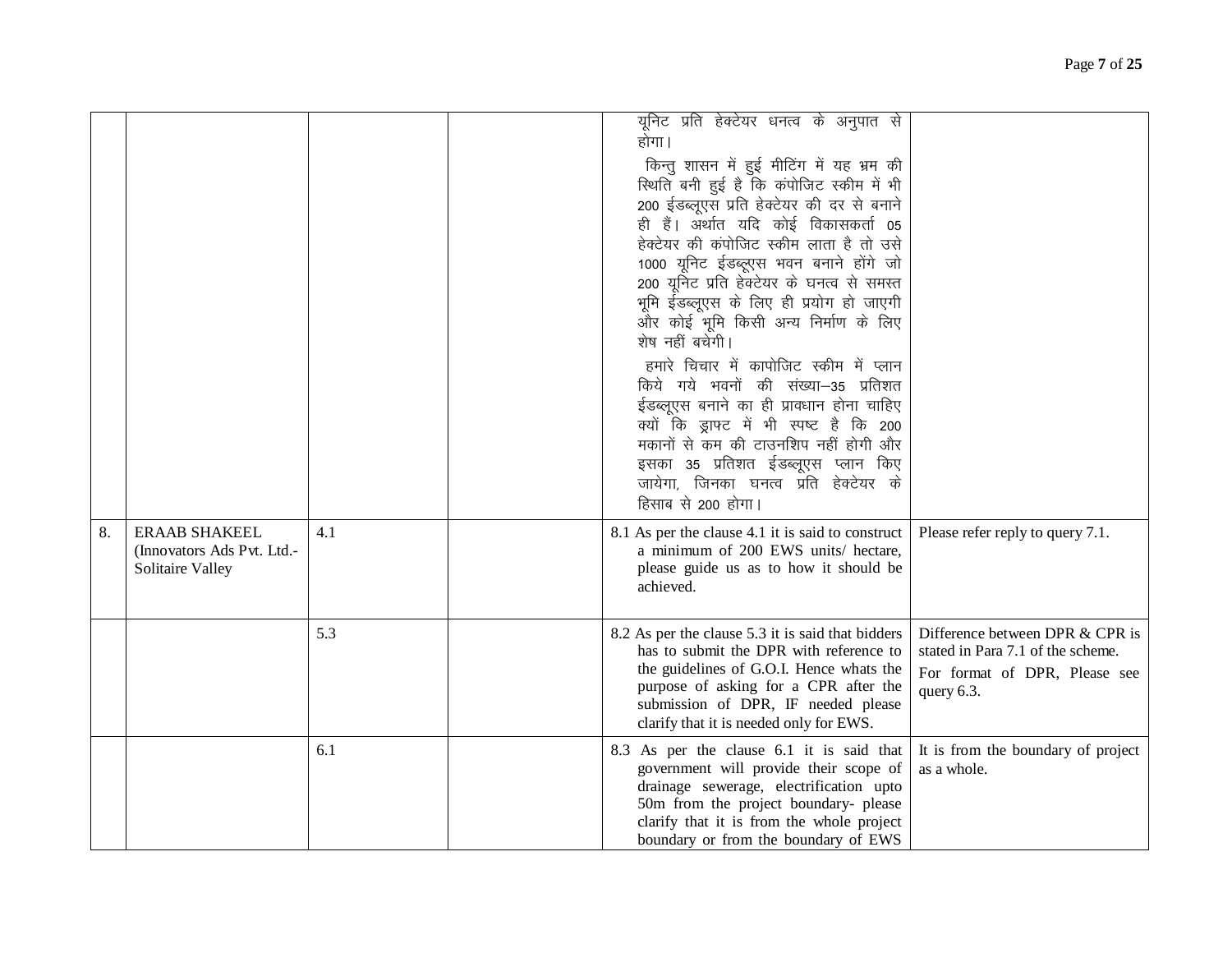|    |                                                   |     | units.                                                                                                                                                                                                                                                                                                                                                                                                                                                                                                                                                              |
|----|---------------------------------------------------|-----|---------------------------------------------------------------------------------------------------------------------------------------------------------------------------------------------------------------------------------------------------------------------------------------------------------------------------------------------------------------------------------------------------------------------------------------------------------------------------------------------------------------------------------------------------------------------|
|    |                                                   | 7.4 | 8.4 As per the clause 7.4 of your policy, what<br>As per applicable Building Bye-<br>will be the scope of works under GREEN<br>laws.<br>BUILDINGS, and ENVIRONMENTAL<br><b>CONSERVATION?</b>                                                                                                                                                                                                                                                                                                                                                                        |
| 9. | श्री एस.के. गर्ग, चेयरमैन,<br>केडाई, उत्तर प्रदेश |     | बिड को जमा करने की अन्तिम तिथि<br>9.1 योजना को सफल करने हेतु अनुरोध है कि<br>बिड़ क्लोजिंग तिथि 01.12.017 से बढ़ा कर<br>14.12.2017 तक बढ़ा दी गई है।<br>आगे कर दी जाए।                                                                                                                                                                                                                                                                                                                                                                                              |
|    |                                                   |     | 9.2 योजना की धारा 3 में प्राविधान है कि यह<br>सड़क की न्यूनतम चौड़ाई के सम्बन्ध<br>में योजना के प्रस्तर–4.4 की शर्तों का<br>योजना प्रदेश में उ0प्र0 नगर योजना एवं<br>के<br>अधिनियम,<br>अधीन<br>अनुपालन अनिवार्य है।<br>विकास<br>1973<br>अधिसूचित समस्त विकास क्षेत्रों, उ0प्र0<br>(भवन निर्माण नियंत्रण) अधिनियम, 1958 के<br>अधीन अधिसूचित विनियमित क्षेत्रों तथा उ0प्र0<br>विशेष क्षेत्रों के अन्तर्गत की जा सकती है,<br>सूझाव है कि मास्टर प्लान के तहत दी गयी<br>सड़क की चौडाई के आधार पर योजना को<br>स्वीकार किया जाय न की सड़क की वर्तमान<br>चौडाई के आधार पर। |
|    |                                                   |     | 9.3 योजना की धारा 4.1 में प्राविधान है कि<br>Please refer to reply to query 7.1.<br>योजना में कुल आवासीय इकाईयों की संख्या<br>न्यूनतम 250 होगी जिसमें न्यूनतम 35<br>प्रतिशत (न्यूनतम 200 ई.डब्लू,एस. इकाइयां<br>प्रति हेक्टेयर, येजना का क्षेत्रफल एक<br>हेक्टेयर से कम या अधिक होने पर इसी<br>अनुपात में) ई.डब्लू.एस. आवासीय इकाइयां<br>निर्मित की जाएंगी सुझाव है कि ई.डब्लू.एस.<br>इकाईयों की संख्या न्यनूतम 200 के स्थान<br>पर 100 की जाये।                                                                                                                     |
|    |                                                   |     | 9.4 योजना की धारा 4.3 में प्राविधान है कि   योजना के प्रस्तर–8.10 की शर्तों के                                                                                                                                                                                                                                                                                                                                                                                                                                                                                      |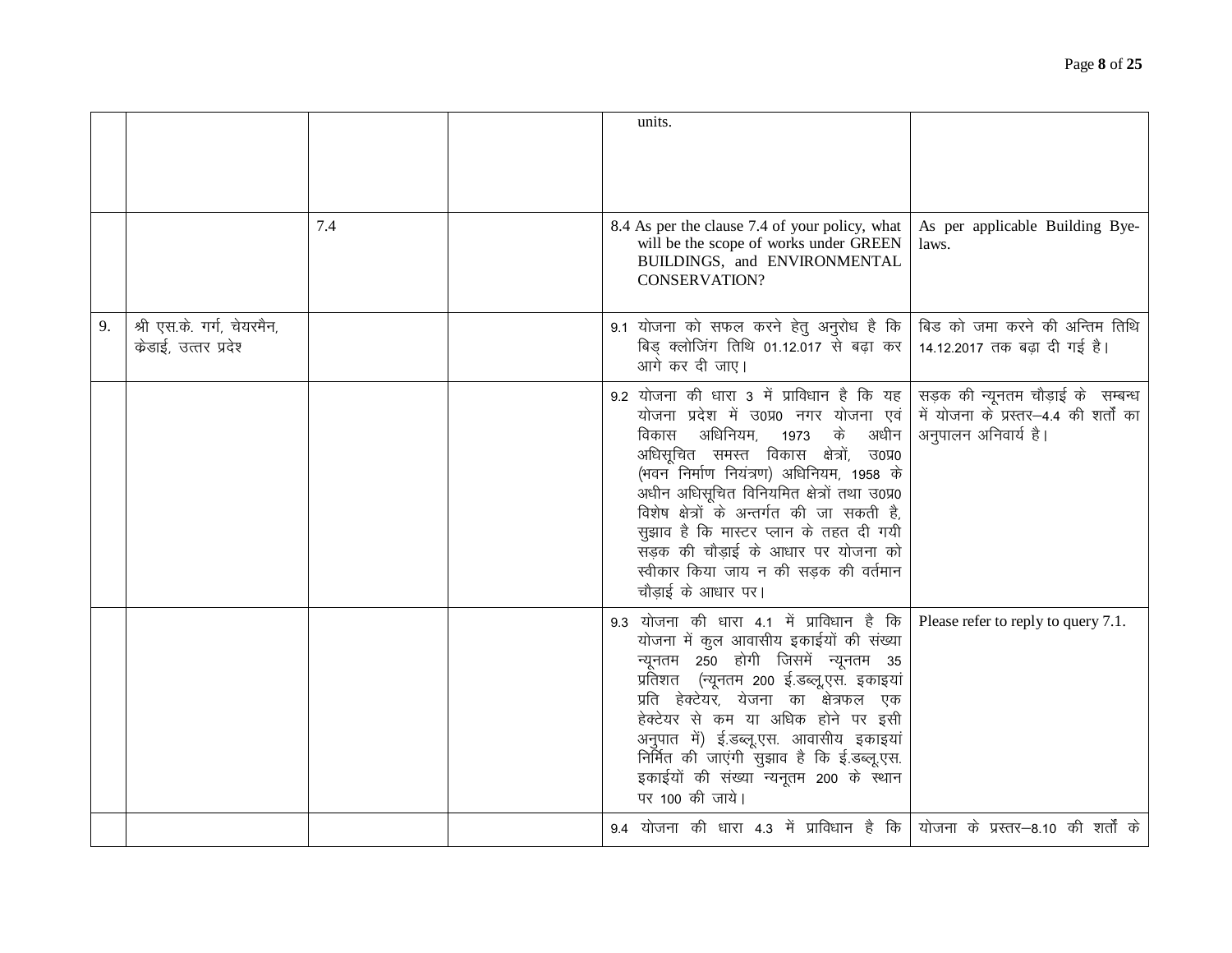|  |  | विकासकर्ता को नियमानुसार विकास करना  <br>होगा और उसी के अन्तर्गत एस.टी.पी. का<br>निर्माण करना होता है सुझाव है कि ई.डबलू.<br>एस. इकाईयों के लिए बनाए गए एस.टी.पी.<br>को चलाने और रख-रखाव की जिम्मेदारी<br>विकास प्राधिकरण को दे दी जाए।                                                                                                                                                                                                                         | अनुसार विकसित सेवाओं का स्थानीय<br>निकाय को हस्तान्तरण होने तक<br>उनका रख—रखाव विकासकर्ता द्वारा<br>किया जाएगा। |
|--|--|-----------------------------------------------------------------------------------------------------------------------------------------------------------------------------------------------------------------------------------------------------------------------------------------------------------------------------------------------------------------------------------------------------------------------------------------------------------------|-----------------------------------------------------------------------------------------------------------------|
|  |  | 9.5 योजना की धारा 4.7 में प्राविधान है कि<br>विकासकर्ता को ई.डब्लू.एस. ईकाइयां का<br>निर्माण सुनिश्चित करने के लिए परफार्मेन्स<br>गारंटी के रूप में बैंक गारंटी देने के साथ<br>साथ योजना के सम्पूर्ण क्षेत्रफल की 10<br>प्रतिशत विकय योग्य भूमि बंधक रखनी<br>होगी। इस सन्दर्भ में सुझाव है कि भले ही<br>अधिक भूमि बंध रख ली जाए किन्तु बैंक<br>गारंटी से मुक्त कर दिया जाये।                                                                                    | स्वीकार्य नहीं है।                                                                                              |
|  |  | 9.6 योजना की धारा 4.7 में प्राविधान है कि<br>विकासकर्ता को योजना के सम्पूर्ण क्षेत्रफल<br>पर वाह्य विकास शुल्क की देता में 50<br>प्रतिशत की पूर्ण छूट होगी। सुझाव है कि<br>ई.डब्लू.एस. वाले भाग के क्षेत्रफल पर पूरी<br>तथ बाकी के भाग पर 50 प्रतिशत की छूट<br>दी जाए आगे सुझाव है कि विकासकर्ता<br>द्वारा देय वाह्य विकास शुल्क का भुगतान<br>नगद न लेकर धारा 6.6 के आधार पर दय<br>राशि से कटौती कर वसूला जाये।                                                 | स्वीकार्य नहीं है।                                                                                              |
|  |  | 9.7 योजना की धारा 6.6 में प्राविधान है कि<br>विकासकर्ता को प्रति ई.डब्लू.एस. आवासीय<br>इकाई के सापेक्ष रू. 2.50 लाख का अनुदान<br>तथा लाभार्थी से बिड़ एमाउन्ट की धनराशि<br>उपलब्ध कराई जायेगी सुझाव है कि इस<br>प्रकार के संशोधित कर दिया जाये कि<br>विकासकर्ता द्वारा देय वाहय विकास शुल्क<br>की कटौती के बाद विकासकर्ता को प्रति ई.<br>डब्लू.एस. आवासीय इकाई के सापेक्ष रू.2.50<br>लाख का अनुदान तथा लाभार्थी से बिड्<br>एमाउंट की धनराशि उपलब्ध कराई जायेगी। | स्वीकार्य नहीं है।                                                                                              |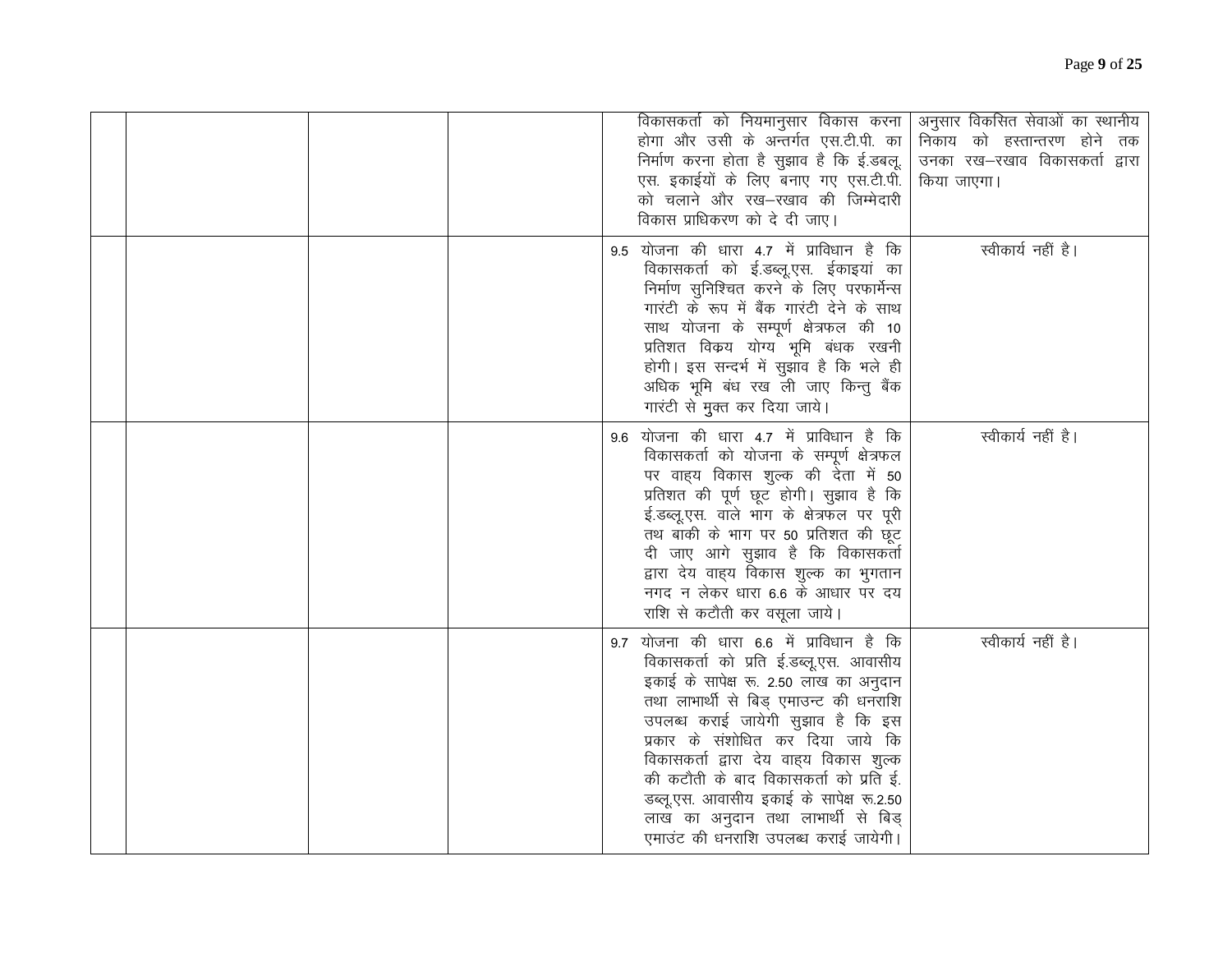|  | 9.8 योजना की धारा 6.8 में प्राविधान है कि केन्द्र<br>कृपया प्रश्न संख्या 5.2 का उत्तर<br>सरकार द्वारा इस योजनान्तर्गत निजी<br>देखें।<br>विकासकर्ता को यदि किसी प्रकार के करों में<br>कोई छूट प्रदान की जाती है, तो राज्य<br>सरकार को इसमें कोई आपत्ति नहीं होगी,<br>परन्तु विकासकर्ता द्वारा केन्द्र सरकार की<br>गाइडलाइन्स का अनुपालन करना अनिवार्य<br>होगा सुझाव है कि यदि जी.एस.टी. के देयता<br>आती है तो उसे लाभार्थी द्वारा दिलाया जाये।                                                                                                                                                                                                        |
|--|------------------------------------------------------------------------------------------------------------------------------------------------------------------------------------------------------------------------------------------------------------------------------------------------------------------------------------------------------------------------------------------------------------------------------------------------------------------------------------------------------------------------------------------------------------------------------------------------------------------------------------------------------|
|  | 9.9 विद्युत विभाग के वर्तमान नियमों के अनुसार<br>इस सम्बन्ध में उ.प्र. विद्युत कारपोरेषन<br>लि. के नियमों का पालन करना<br>किसी भी ग्रुप हाउसिंग योजना में समस्त गृह<br>मालिकों के लिए एक व संयुक्त विद्युत भार<br>होगा।<br>निर्गत किया जाता है और बिल्डर या<br>गृह–मालिको के संगठन को बिल का भुगतान<br>कर प्रत्येक गृह-मालिक से वसूलना होता है<br>इस योजना के तहत जो गृह–मालिक होंगे<br>उनसे भुगतान लेना सम्भव नहीं होगा। अतः<br>एक / संयुक्त विद्युत भार के स्थान पर प्रत्येक<br>गृह–मालिक को पृथक–पृथक विद्युत भार देने<br>का प्राविधान होना चाहिये।                                                                                               |
|  | 9.10 किसी भी योजना को बनाते समय योजना के<br>राजस्व विभाग के लागू नियमों का<br>क्षेत्र में ग्राम समाज की भूमि पड़ना<br>अनुपालन करना होगा।<br>स्वाभाविक है और उसे बिना एकजाई किये<br>योजना लागू करना संभव नहीं होता है। इस<br>सन्दर्भ में पूर्व में कई शासनादेश जारी हुये<br>थे जिनकी संख्या–343 / 9–अ–96 दिनांक<br>$25.01.1996$ , $963 / \sqrt{36} - 1 / 2004 - 1 - 1 -$<br>$(10)/2002 - 15 - 11$ दिनांक 30.06.2004<br>तथा 1673 / एक -1 / 2004-1- 1-(10) /<br>2002–15–रा.1 दिनांक 29.10.2004 है,<br>जिनकी सत्यप्रतियां संलग्न है। वर्तमान<br>योजना को सफल करने के लिए आवश्यक<br>है कि सम्बन्धित विभागों को सहमत करे हुए<br>उसे कार्यान्वित किया जाये। |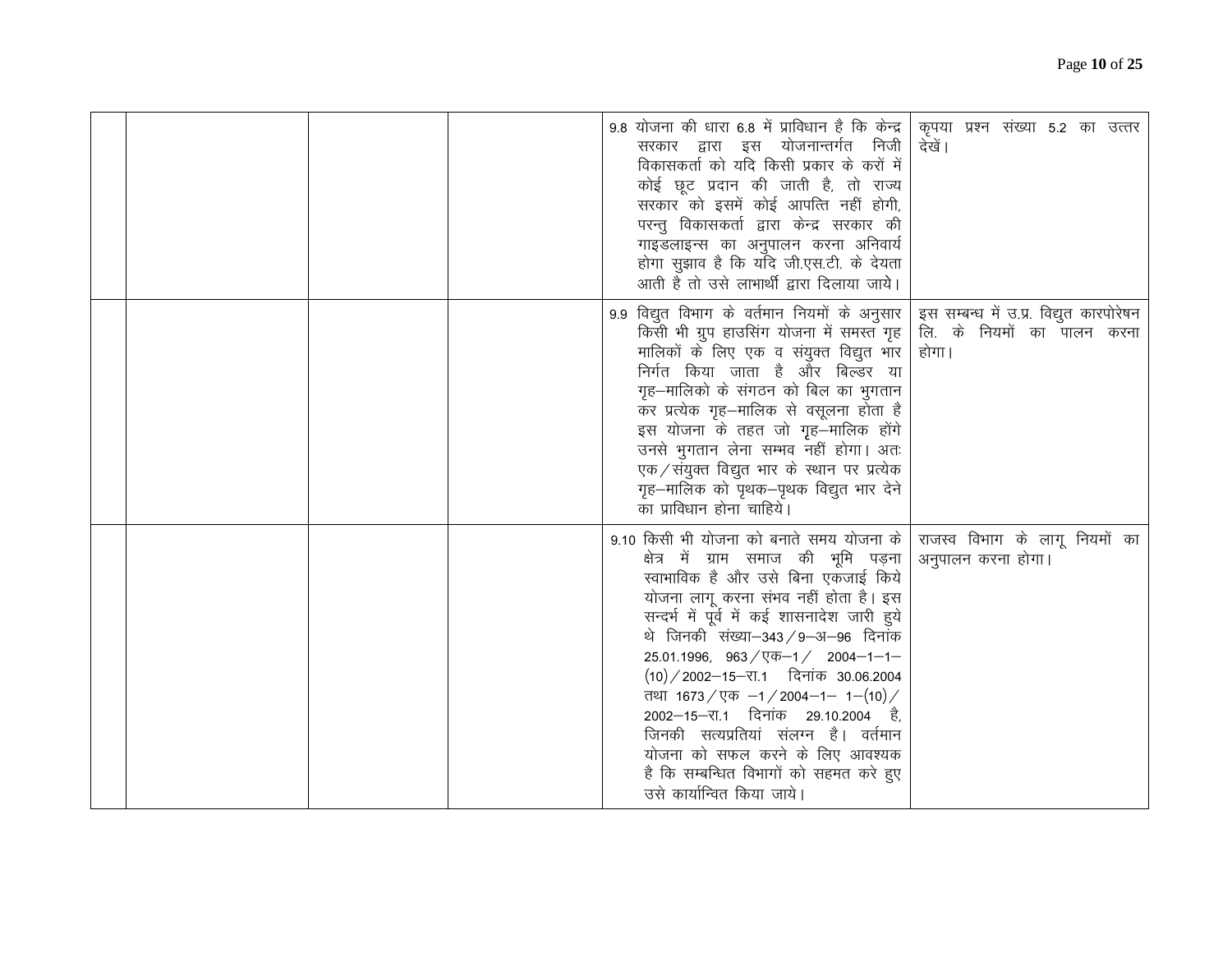| 10 | <b>SAI DHAM</b><br><b>APPARTMENTS Partner</b><br>Rajesh Kumar Gupta<br>(BUNTY) Secretary<br><b>CREDAI</b> Allahabad | 10.1 As per Para 4.1 the minimum limit for<br>construction of the EWS 200 units/<br>hectare which does not seems to be<br>viable as this will cover too much of the<br>proposed land area as EWS is only G+3<br>and then the rest of the left over land will<br>not be sufficient for the construction of<br>the free sale units. Secondly if we go for<br>a common block for the EWS and the<br>free sale units and we propose to<br>construct two entrances, then in that case<br>will it be compulsory to provide lift<br>facility to the G+3 EWS users as the free<br>sale will be from the fourth floor and we<br>propose to provide lift facility only to the<br>Fourth and above floor users as it will be<br>very hard to collect the common<br>maintenance charges from the EWS<br>owners. | Please refer to reply to query 7.1.                                                                                                                                                                                       |
|----|---------------------------------------------------------------------------------------------------------------------|-----------------------------------------------------------------------------------------------------------------------------------------------------------------------------------------------------------------------------------------------------------------------------------------------------------------------------------------------------------------------------------------------------------------------------------------------------------------------------------------------------------------------------------------------------------------------------------------------------------------------------------------------------------------------------------------------------------------------------------------------------------------------------------------------------|---------------------------------------------------------------------------------------------------------------------------------------------------------------------------------------------------------------------------|
|    |                                                                                                                     | 10.2 As per Para 4.7 we are required to<br>furnish a bank guarantee equivalent to<br>the amount of the release of the first<br>installment i.e. 40% as per Para 9.1 of<br>the policy as we get the bank guarantee<br>from the banks by securing cash amounts<br>with the banks so the amount which has<br>to be received will be invested in<br>securing the bank guarantee instead of<br>that the first installment should be<br>released after some stage of construction<br>work is executed as is stated in Para 9.2<br>for the second installment of 40%.                                                                                                                                                                                                                                      | Please refer to reply to query 9.7.                                                                                                                                                                                       |
|    |                                                                                                                     | 10.3 As per Para 4.9 we are permitted to<br>execute the project in two or more parts<br>can the second part for the EWS the land<br>area be below 2000 sq. meters if it<br>fulfills all the other obligations of the<br>building byelaws as the Para states that<br>the combination of all the parts shall be<br>treated as 1 for the purposes of the                                                                                                                                                                                                                                                                                                                                                                                                                                               | Construction of EWS houses with<br>ground+3 floors will be treated as<br>group<br>housing,<br>therefore,<br>minimum area of land for group<br>housing should be 2000 Sqm. as<br>per the applicable Building Bye-<br>laws. |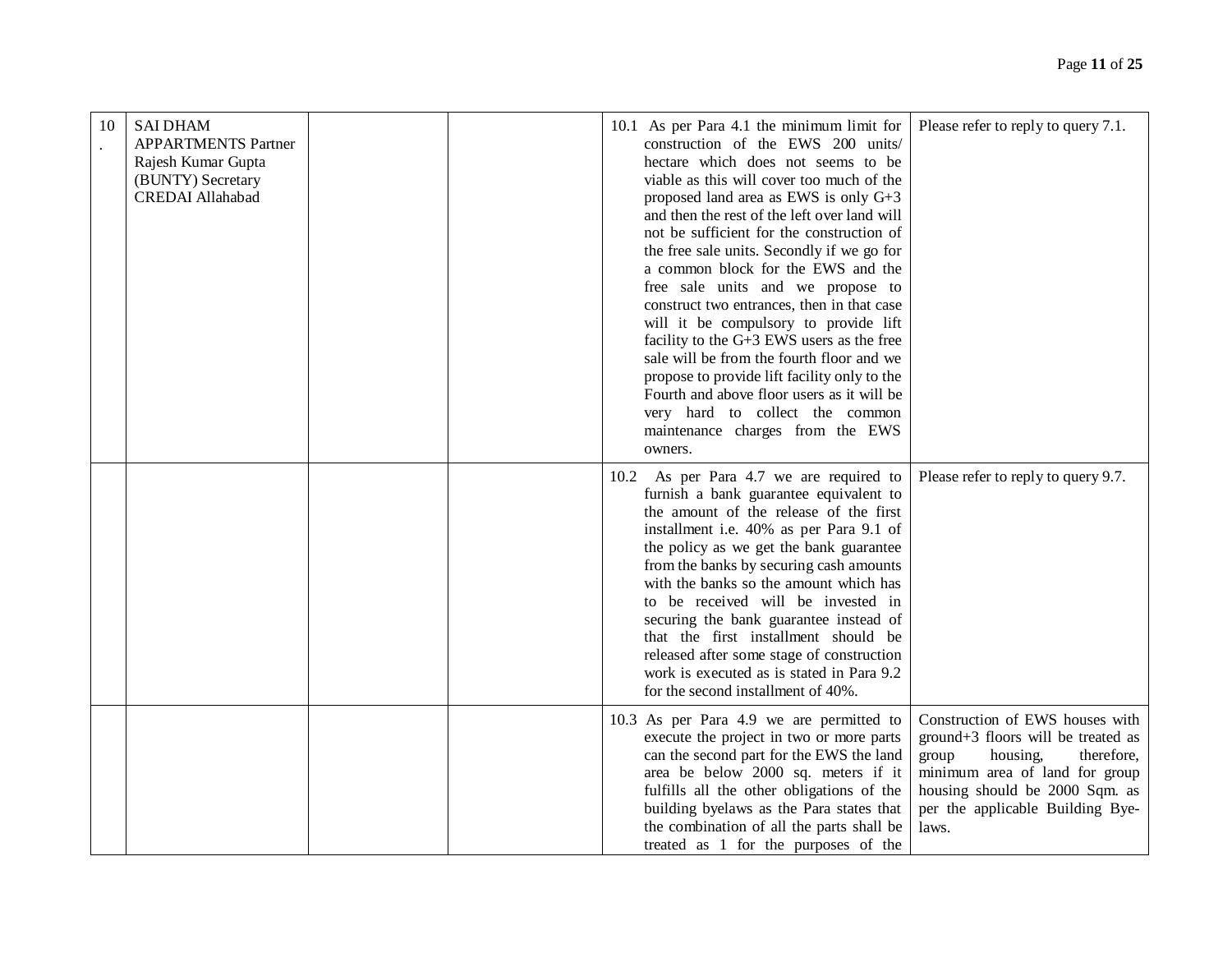|  | incentives.                                                                                                                                                                                                                                                                                                                                                                                                                                                                    |                                                                                                                                                                      |
|--|--------------------------------------------------------------------------------------------------------------------------------------------------------------------------------------------------------------------------------------------------------------------------------------------------------------------------------------------------------------------------------------------------------------------------------------------------------------------------------|----------------------------------------------------------------------------------------------------------------------------------------------------------------------|
|  | 10.4 As per Para 5.4 how the bids can be same<br>for the whole of Uttar Pradesh it has to<br>be different for each and every<br>development area as the land rates are<br>different in each and every city.                                                                                                                                                                                                                                                                    | Bids have been invited citywise<br>and so will be their evaluation as<br>well.                                                                                       |
|  | 10.5 As per Para 6.2 we are given an incentive<br>of 50% on the payment of external<br>development charges, what about the<br>other charges payable on account of<br>water and charges being taken by the<br>Nagar Nigam and Jal sansthan on<br>account of connectivity as all the<br>development up to 50 meters is going to<br>be done by the state govt. as per Para 6.2<br>then what for the charges. And what<br>about the playability of the Shelter fees<br>its silent. | All other fees and charges will be<br>payable as per the applicable laws<br>and rules. It is also clarified that<br>Shelter Fee is not Applicable in<br>this Scheme. |
|  | 10.6 As per Para 6.2 the TDR which is 1 is<br>consisting also the 10% commercial<br>rights, will this be permissible in the<br>residential land uses also. Secondly the<br>TDR will be permitted only where<br>purchasable FAR is allowed, as per Para<br>2.2of the TDR byelaws. Will the TDR be<br>permissible over and above the basic Far<br>+purchasable FAR+TDR or only to the<br>extent of the purchasable FAR.                                                          | Commercial TDR can be utilized<br>in the commercial land use/plots<br>only TDR will be permissible<br>subject to the maximum limit of<br>purchasable FAR.            |
|  | 10.7 As per Para 6.7 we are allowed to adjust<br>the stamp duty paid in the sale of the<br>units being constructed and sold to the<br>Allottees. Can we collect that stamp duty<br>from our Allottees on account of stamp<br>duty previously paid or it will be a<br>discount for the Allottees.                                                                                                                                                                               | G.O. has been uploaded on the<br>website of Awas Bandhu UP.<br>Provisions of this G.O. are self-<br>explanatory.                                                     |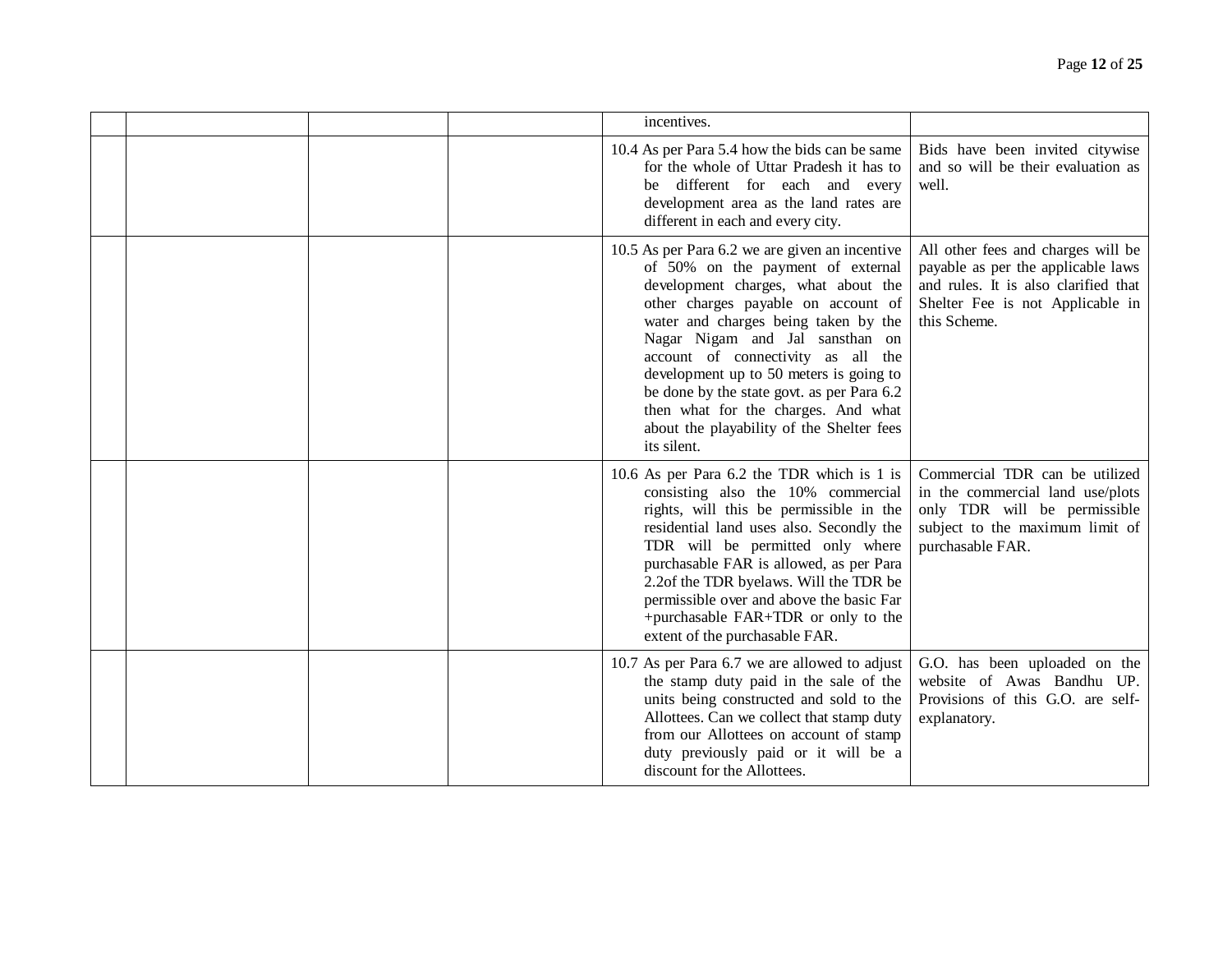|     |                                                                              | 10.8 As per Para 9 if there are no Allottees or<br>less Allottees than the proposed units,<br>will the state govt./central govt. release<br>the full payments on account of our<br>construction of EWS irrespective of the<br>sales of the EWS units on account of<br>construction only.                                                                                                                                                                                                                                                                                                                                          | As per para 5.5 of the Scheme,<br>targets for EWS houses will be<br>allocated to the selected Bidders<br>after SUDA has secured the<br>consent of beneficiaries identified<br>by it.                                                                                                                                                                 |
|-----|------------------------------------------------------------------------------|-----------------------------------------------------------------------------------------------------------------------------------------------------------------------------------------------------------------------------------------------------------------------------------------------------------------------------------------------------------------------------------------------------------------------------------------------------------------------------------------------------------------------------------------------------------------------------------------------------------------------------------|------------------------------------------------------------------------------------------------------------------------------------------------------------------------------------------------------------------------------------------------------------------------------------------------------------------------------------------------------|
|     |                                                                              | 10.9 We have some sanctioned projects also<br>where construction work has not yet<br>started can we convert those projects<br>also in the PMAY scheme and if it can<br>be converted will the Authority refund<br>our external development charges and<br>the shelter fees already deposited with<br>the Authority. We are interested in<br>developing 2 previously sanctioned<br>projects<br>which<br>can<br>construct<br>EWS units in<br>approximately 225<br>Allahabad.                                                                                                                                                         | May be considered subject to the<br>condition that the Bidder qualifies<br>technical<br>criteria<br>the<br>for<br>submission of bid as provided in<br>section-2 of the RFQ-cum-RFP<br>document and other relevant<br>provisions of the Scheme. The<br>charges/fees already paid will not<br>be refunded but may be adjusted<br>under the same heads. |
| 11. | अर्फोडेबल हाउंसिग डेवलपर<br>एसोसिएशन पीयूष कुमार<br>गर्ग, सचिव<br>9810046733 | 11.1 आवेदन के साथ अर्नेस्ट मनी जमा कराने की  <br>शर्त के सम्बन्ध में: श्रीमान जी आवेदन के<br>साथ रू. 20.00.000.00 लाख प्रति हैक्टेयर<br>की दर से अर्नेस्ट मनी जमा कराना मंदी के<br>दौर में निजी विकासकर्ताओं के लिये बहुत<br>कठिन है। विकासकर्ता का चयन हो जाने<br>के उपरान्त भी विकासकर्ता को बैंक गारन्टी<br>व सम्पूर्ण परियोजना की 10% भूमि बंधक<br>रखने के बाद ही अर्नेस्ट मनी अवमुक्त की<br>जायेगी। अतः प्रार्थना है कि <b>योजना की</b><br>सफलता हेतू अर्नेस्ट मनी की दर रूपये<br>20.00 लाख प्रति हेक्टेयर के स्थान पर<br>रूपये 5.00 लाख प्रति हेक्टेयर करते हुये<br>अधिकतम<br>20.00<br>लाख<br>रूपया करना<br>व्यवहारिक होगा। | योजना की विद्यमान शर्त में परिवर्तन<br>स्वीकार्य नहीं है।                                                                                                                                                                                                                                                                                            |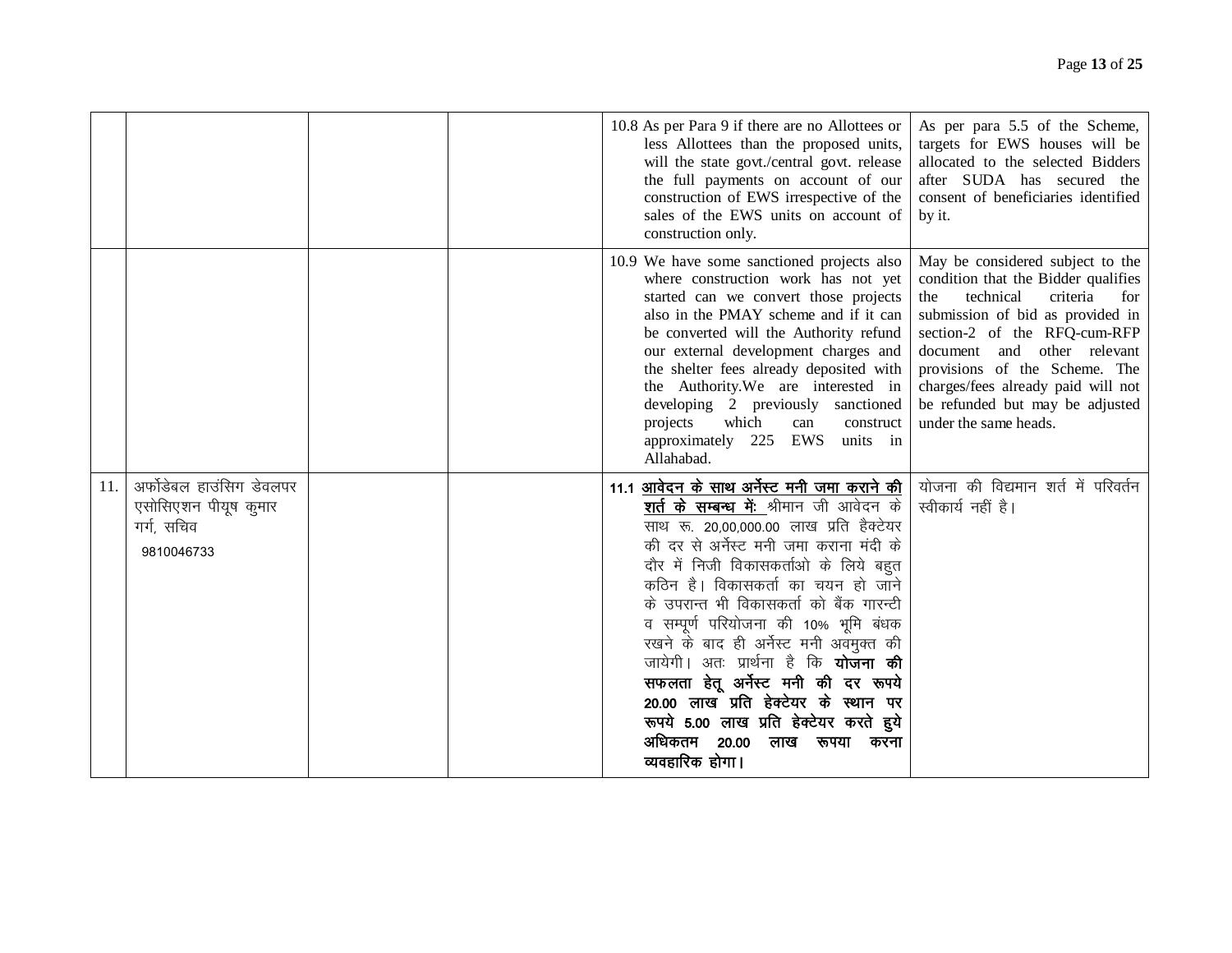|  |  | <u>11.2 पहुच मार्ग की न्यूनतम चौडाई के सम्बन्ध में:</u><br>गाजियाबाद<br>विकास प्राधिकरण<br>द्वारा<br>जोन-01 (राजनगर एक्सटेंशन) में जोनल<br>प्लान स्वीकृत किया जा चुका है जिसके<br>अनुसार गाजियाबाद विकास प्राधिकरण द्वारा<br>प्रस्तावित जोनल मार्गो का निर्माण किया<br>जाना है। अतः स्वीकृत जोनल प्लान क्षेत्र के<br>अर्न्तगत प्रस्तावित जोनल मार्ग पर प्रस्तावित<br>प्रधानमंत्री आवास योजना हेतू <b>विद्यमान</b><br>लेपित/कन्क्रीट पहुॅच मार्ग की वर्तमान<br>चौडाई के सम्बन्ध में छूट प्रदान किया जाना<br><b>अति आवश्यक है</b> जिससे प्रधानमंत्री आवास<br>योजना के कियान्वयन हेतु आवश्यक भूमि<br>सुगमता से उपलब्ध हो सकेगी।             | इस सम्बन्ध में योजना के प्रस्तर-4.4<br>की शर्तों का अनुपालन अनिवार्य है।                                                                                                                                                                         |
|--|--|------------------------------------------------------------------------------------------------------------------------------------------------------------------------------------------------------------------------------------------------------------------------------------------------------------------------------------------------------------------------------------------------------------------------------------------------------------------------------------------------------------------------------------------------------------------------------------------------------------------------------------------|--------------------------------------------------------------------------------------------------------------------------------------------------------------------------------------------------------------------------------------------------|
|  |  | <u> 11.3 ई०डब्लू०एस० व अन्य सामान्य आवासो का</u><br><u>निर्माण अलग अलग भूखण्डो पर करने के</u><br>सम्बन्ध में स्पष्टीकरण:<br>योजना के प्रस्तर 4.9 के अनुसार<br>ई०डब्लू०एस० आवासो की संख्या 250 से<br>अधिक होने की दशा में निजी विकासकर्ता<br>द्वारा योजना के ई०डब्लू०एस० व अन्य<br>आवासो का निर्माण अलग अलग भूखण्डो<br>पर किया जा सकेगा।<br>कृपया स्पष्ट कर दे कि यदि एक स्थान पर<br>250 से अधिक ई०डब्लू०एस० भवनो का<br>निर्माण किया जाता है तो बचे हुये 65<br>प्रतिशत अनुमन्य सामान्य आवासो का निर्माण<br>निजी विकासकर्ता द्वारा उत्तर प्रदेश भवन<br>निर्माण एवँ विकास उपविधि के <b>अनुसार एक</b><br>से अधिक भूखण्डो पर किया जा सकता है। | योजना के प्रस्तर—4.9 में प्राविधान<br>स्वतः स्पष्ट है। एक भूखण्ड पर<br>ई०डब्लू०एस० आवासो तथा दूसरे<br>भूखण्ड पर अन्य आवासों का निर्माण<br>किया जा सकता है, परन्तु अन्य श्रेणी<br>के आवासों का निर्माण एक से अधिक<br>भूखण्डों पर अनुमन्य नहीं है। |
|  |  | <u>11.4 बाहय विकास शुल्क की देयता के सम्बन्ध में:</u><br>प्रधानमंत्री आवास योजना के प्रस्तर 6.2 के<br>अनुसार विकासकर्ता को बाहय विकास<br>शुल्क में 50% की छूट प्रदान की गयी है<br>तथा स्पष्ट किया गया है कि शासकीय                                                                                                                                                                                                                                                                                                                                                                                                                       | इस योजनान्तर्गत विकास शुल्क में 50<br>प्रतिषत की छूट प्रदान की गई है।<br>इसके अतिरिक्त अन्य शुल्क जो<br>है,<br>भी<br>नियमानुसार<br>का<br>देय<br>विकासकर्ता द्वारा भुगतान करना                                                                    |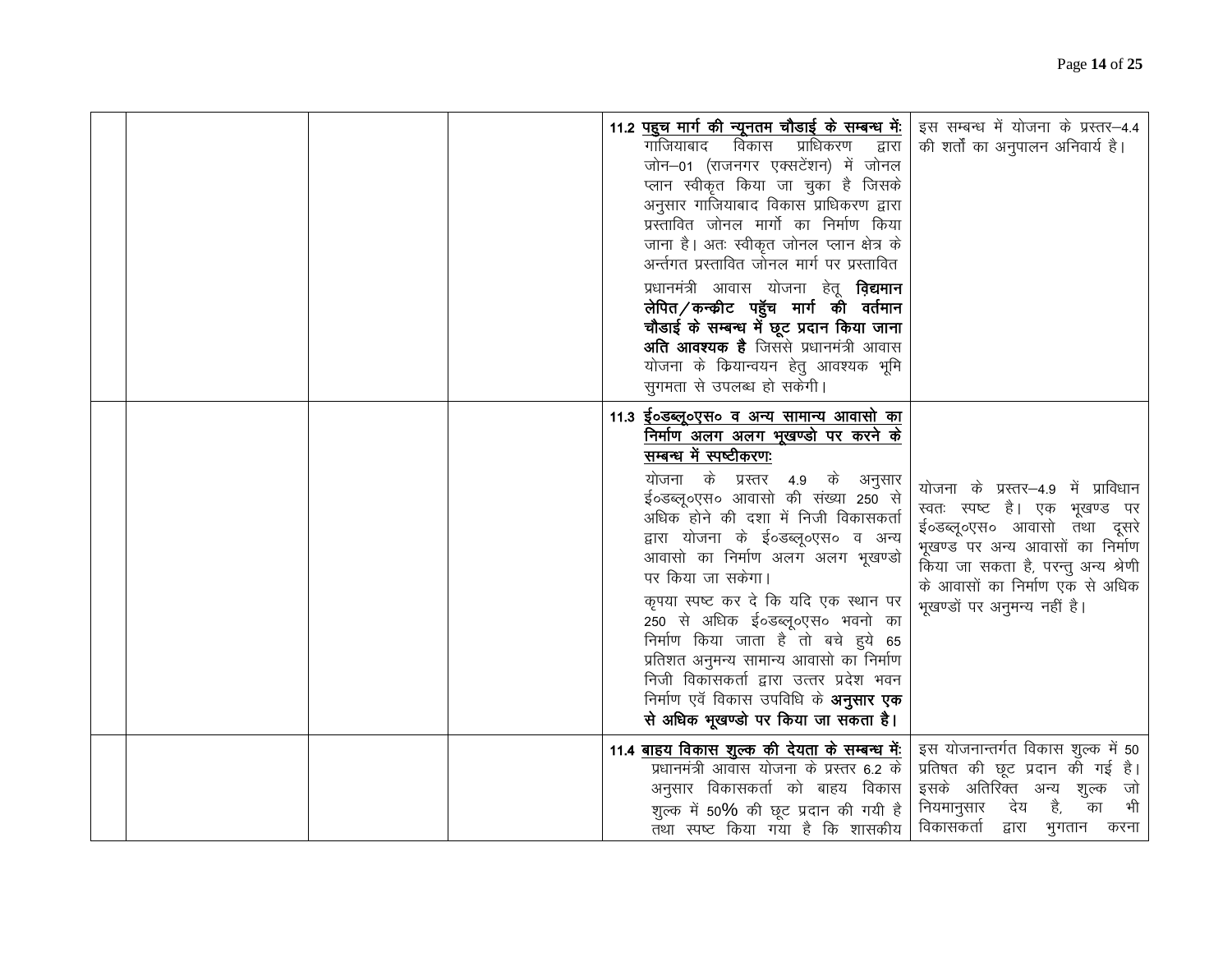|  | अभिकरण द्वारा आवश्यक होने पर योजना  <br>स्थल की सीमा से अधिकतम 50 मीटर की<br>दूरी तक सीवरेज, ड्रेनेज तथा विद्युतीकरण<br>की सुविधा तथा कनेक्टिविटी मुहैया करायी<br>जायेगी।<br>कृपया स्पष्ट कर दे कि प्राधिकरणो द्वारा<br>भवन निर्माण स्वीकृत मानचित्र निर्गत करते<br>समय बैटरमैट चार्जेस, कनेक्टिविटी चार्जेस,<br>मैट्रो निर्माण चार्जेस, ऐलीवेटिड रोड निर्माण<br>चार्जेस या रेपिड रेल, पेरिफेरिल हाईवे<br>आदि आदि अतिरिक्त विकास शुल्क निजी<br>विकासकर्ता द्वारा देय नही होगा तथा निजी<br>विकासकर्ता को प्रधानमंत्री आवास योजना<br>की परियोजना में देय बाहय विकास शुल्क<br>के 50% के अतिरिक्त कोई अन्य शुल्क                                                                                                                                                                                                              | होगा।                                    |
|--|---------------------------------------------------------------------------------------------------------------------------------------------------------------------------------------------------------------------------------------------------------------------------------------------------------------------------------------------------------------------------------------------------------------------------------------------------------------------------------------------------------------------------------------------------------------------------------------------------------------------------------------------------------------------------------------------------------------------------------------------------------------------------------------------------------------------------|------------------------------------------|
|  | देय नही होगा।<br><u>11.5 आतरिक विकास शुल्क के सापेक्ष भूमि बंधक</u><br>रखे जाने के सम्बन्ध में: श्रीमान जी,<br>प्राधिकरणो द्वारा सामान्य भवन निर्माण<br>मानचित्र निर्गत करते समय आंतरिक<br>विकास शुल्क (IDC) हेतु बैंक गारंटी अथवा<br>परियोजना की 15% विकय योग्य भूमि<br>बंधक रखी जाती है।<br>प्रधानमंत्री आवास योजना के प्रस्तर 4.7 के<br>अनुसार विकासकर्ता को शासन द्वारा प्रथम<br>किस्त के रूप मे अवमुक्त की जाने वाली<br>धनराशि के बराबर बैक गांरटी के साथ<br>साथ योजना के सम्पूर्ण क्षेत्रफल की 10%<br>विकय योग्य भूमि को बंधक रखने का<br>प्राविधान किया गया है। इस प्रकार कुल<br>परियोजना की 25% (15%+10%) विकय<br>योग्य भूमि बंधक हो जाने के कारण<br>परियोजना को पूर्ण करना सम्भव नही हो<br>सकेगा। अतः स्पष्ट कर दे कि प्रधानमंत्री<br>आवास योजना में <b>सामान्य ग्रुप हाउसिग</b><br>परियोजनाओ के लिये लागू आतंरिक | प्रस्तर 4.7 में पूर्ण व्यवस्था अंकित है। |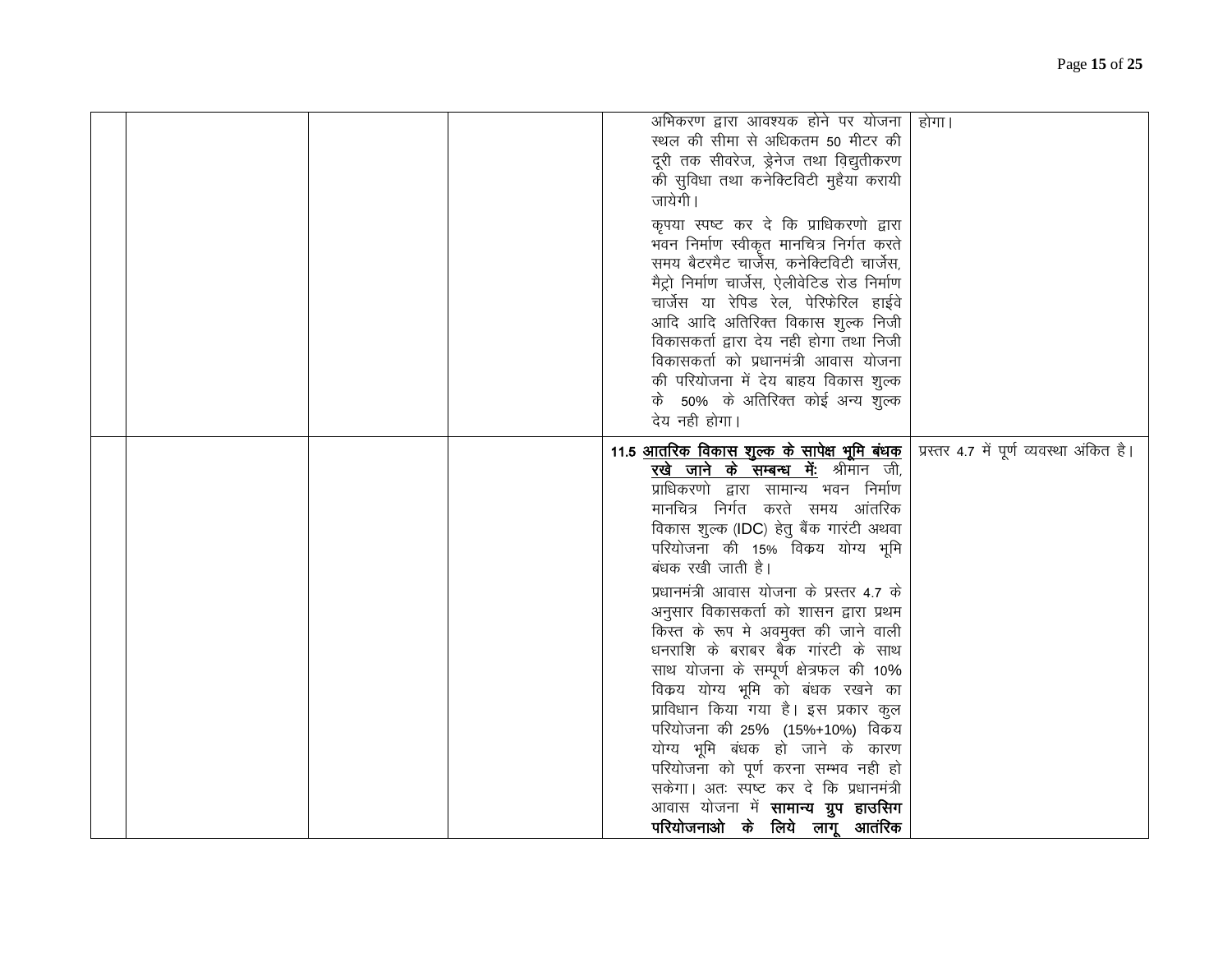| विकास शुल्क हेतू अतिरिक्त 15% विक्रय<br>योग्य भूमि बंधक रखी जानी आवश्यक नही<br>होगी।                                                                                                                                                                                                                                                                                                                                                                                                                                                                                                                                                                                                                                                                                                                                                                                                                                                                                                                                                                                                                                                                                                                                                              |
|---------------------------------------------------------------------------------------------------------------------------------------------------------------------------------------------------------------------------------------------------------------------------------------------------------------------------------------------------------------------------------------------------------------------------------------------------------------------------------------------------------------------------------------------------------------------------------------------------------------------------------------------------------------------------------------------------------------------------------------------------------------------------------------------------------------------------------------------------------------------------------------------------------------------------------------------------------------------------------------------------------------------------------------------------------------------------------------------------------------------------------------------------------------------------------------------------------------------------------------------------|
| <u>सामुदायिक सुविधाओ के भू—उपयोगों को</u>   भू—उपयोग  परिवर्तन  के  सम्बन्ध  में<br>11.6<br>आवासीय में परिवर्तन कराने के सम्बन्ध में:<br>योजना के प्रस्तर–6.1 में दिए गए<br>प्राविधान स्वतः स्पष्ट हैं।<br>प्रधानमंत्री आवास योजना के प्रस्तर 2.1 के<br>अनुसार पंजीकृत ट्रस्ट व पंजीकृत<br>सोसाईटी भी किफायती आवास के निर्माण<br>हेतू विकासकर्ता के रूप में पात्र है। वर्तमान<br>में प्रत्येक शहरो में अनेको इन्जीनिरिग<br>कालेज छात्रों के अभाव में बन्द हो गये है<br>अथवा बन्द हो जाने के कगार पर है। इन<br>निजी इन्जीनिरिग कालेजो के विकसित फ्री<br>होल्ड भूखण्डो का भूप्रयोग प्राधिकरण की<br>महायोजनाओ में सामुदायिक सुविधाये<br>दिखलाया गया है जिस पर वर्तमान में<br>प्रधानमंत्री आवास योजना के मानको के<br>अनुसार पहुॅचमार्ग, जलापूर्ति, जल—मल<br>निस्तारण, विद्युत आपूर्ति, परिवहन आदि<br>की सभी सुविधाये उपलब्ध है तथा इन<br>स्थानो पर भूउपयोग आवासीय में परिवर्तन<br>करने के पश्चात किफायती घरो का निर्माण<br>तीव्र गति से किया जा सकता है। अतः<br>प्रार्थना है कि बन्द हो गये अथवा बन्द होने<br>वाले इन्जीनिरिग कालेजो के विकसित फी<br>होल्ड भूखण्डो का भूउपयोग प्राथमिकता के<br>आधार पर प्रधानमंत्री आवास योजना हेतू<br>आवासीय भूप्रयोग में किया जाना आवश्यक<br>है इस प्रकार जनसामान्य को सस्ते व<br>सुलभ आवास शीघ्र प्राप्त हो सकेगे। |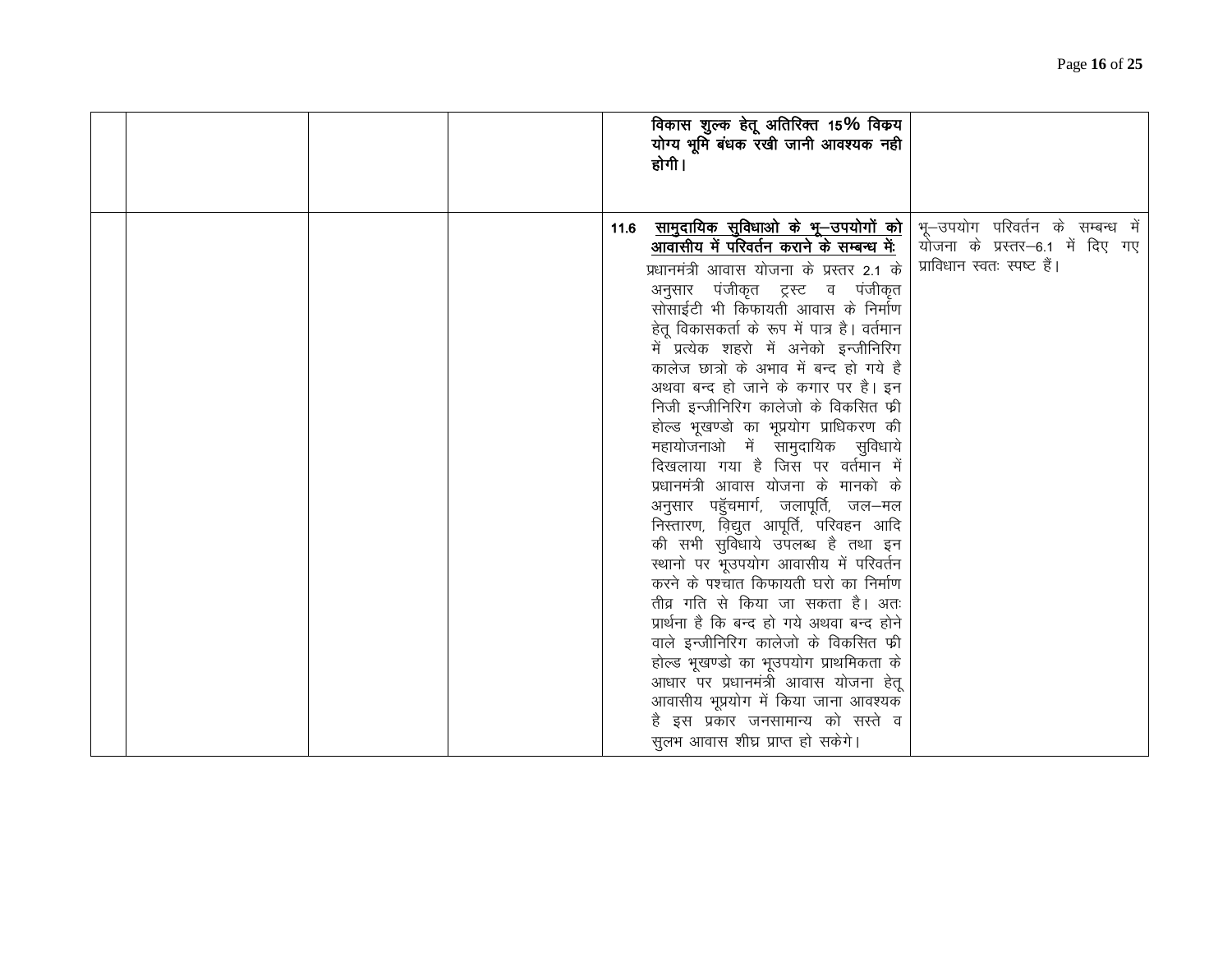|  |  | 11.7 | <u>विकासकर्ता को अनुमन्य इन्सेन्टिव के </u><br><u>अर्न्तगत अतिरिक्त 1.00 TDR के रूप में  </u><br><u>निशुल्क अनुमन्य एफ०ए०आर जारी करने</u>  <br><u>के सापेक्ष आवासीय इकाईयो का अतिरिक्त</u>  <br>घनत्व जारी करने के सम्बन्ध में<br>स्पष्टीकरणः<br>प्रस्तर 6.3 के अनुसार विकासकर्ता को<br>योजना के कुल क्षेत्रफल का अधिकतम 1.0<br>एफ.ए.आर. TDR के रूप में निशुल्क<br>अनुमन्य होगा।<br>प्रधानमंत्री आवास योजना में दिये गये 2.5<br>एफ०ए०आर पर अधिकतम 600 आवासीय<br>इकाईया प्रति हेक्टेयर अनुमन्य की गयी है।<br>इसी अनुपात में अधिकतम 1.0 एफ०ए०आर<br>TDR के रूप में निशुल्क जारी करते समय<br>240 अतिरिक्त आवासीय इकाईयो के<br>निर्माण की अनुज्ञा जारी करने हेतु<br>स्पष्टीकरण किया जाना अति आवश्यक है<br>अन्यथा अतिरिक्त आवासीय इकाईयो के<br>अभाव में निशुल्क TDR का उपयोग करना<br>सम्भव नही हो सकेगा।<br>कृपया आदेश पारित करने की कृपा करे<br>कि TDR प्रमाण पत्र निर्गत करते समय<br>अनुमन्य निशुल्क एफ०ए०आर के साथ<br>साथ उसी अनुपात में आवासीय इकाईयो<br>का अतिरिक्त घनत्व भी विकासकर्ता को<br>प्रदान किया जायेगा। | टी.डी.आर. बाई-लॉज़ (योजना का<br>संलग्नक-8) के प्रस्तर-2 (7) में<br>स्पष्ट प्राविधान है कि टी.डी.आर. के<br>रूप में अनुमन्य एफ.ए.आर. के उपयोग<br>के फलस्वरूप प्रचलित आवासीय<br>घनत्व में समानुपातिक रूप से वृद्धि<br>अनुमन्य होगी । |  |
|--|--|------|------------------------------------------------------------------------------------------------------------------------------------------------------------------------------------------------------------------------------------------------------------------------------------------------------------------------------------------------------------------------------------------------------------------------------------------------------------------------------------------------------------------------------------------------------------------------------------------------------------------------------------------------------------------------------------------------------------------------------------------------------------------------------------------------------------------------------------------------------------------------------------------------------------------------------------------------------------------------------------------------------------------|-----------------------------------------------------------------------------------------------------------------------------------------------------------------------------------------------------------------------------------|--|
|  |  | 11.8 | <b>चयनित विकासकर्ता द्वारा प्रस्तर 4.7 के</b>   विद्यमान शर्तों में परिवर्तन स्वीकार्य<br><u>अनुसार बैंक गारन्टी दिये जाने के सम्बन्ध</u><br><b>में:</b> श्रीमान जी, विकासकर्ता को शासन<br>द्वारा प्रथम किस्त के रूप मे अवमुक्त की<br>जाने वाली धनराशि के बराबर बैक गांरटी<br>के साथ साथ योजना के सम्पूर्ण क्षेत्रफल<br>की 10% विकय योग्य भूमि को बंधक<br>रखने का प्राविधान किया गया है। श्रीमान<br>जी, बैक गांरटी बनवाने में विकासकर्ता को                                                                                                                                                                                                                                                                                                                                                                                                                                                                                                                                                                      | नहीं है।                                                                                                                                                                                                                          |  |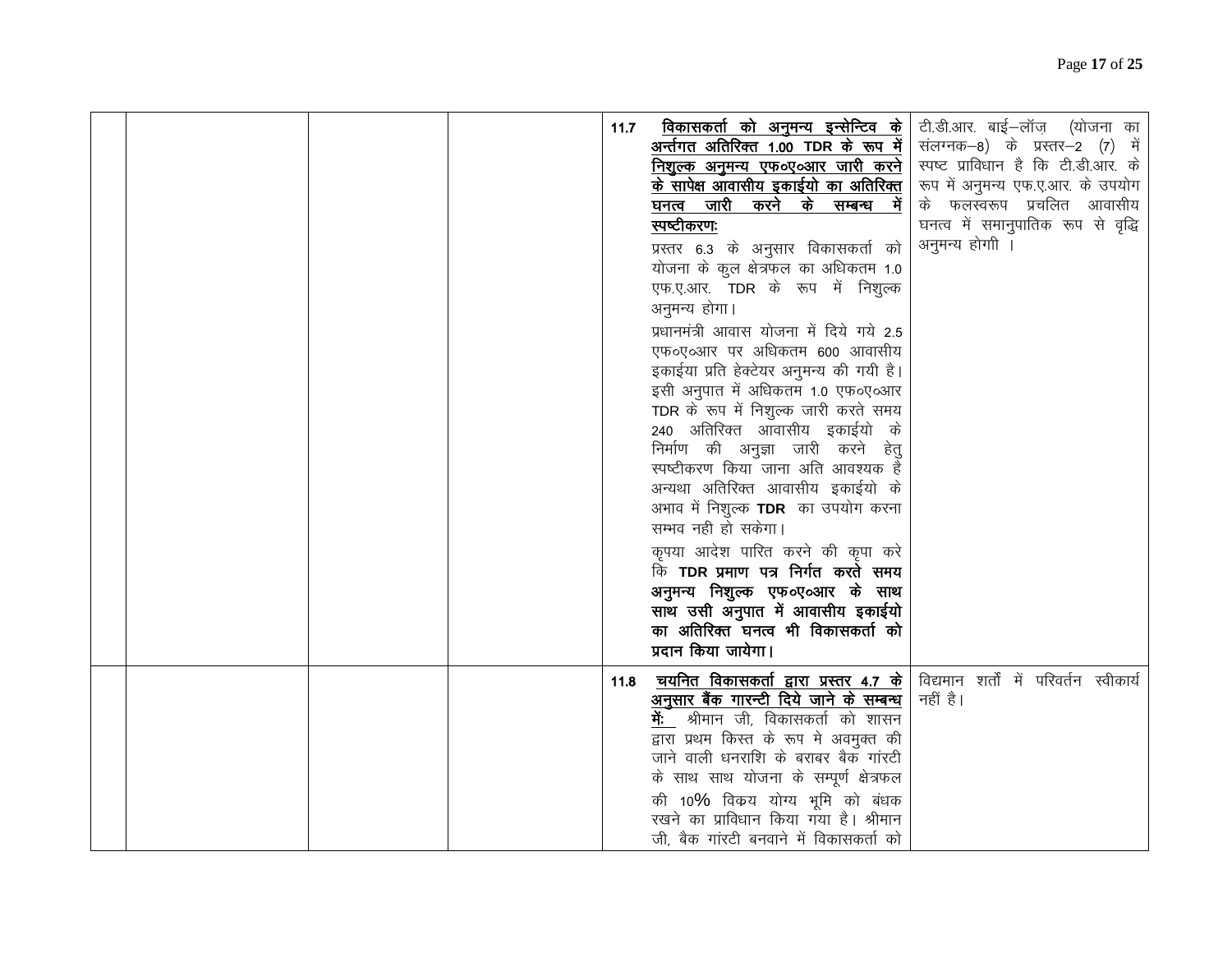|  | अपनी अन्य सम्पत्ति बैक को बंधक रखनी<br>पडती है तथा अनावश्यक मार्जिन मनी व<br>बैंक गारन्टी चार्जेस देने पडते है जिसके<br>कारण परियोजना की लागत व खर्चा<br>अनावश्यक बढ जाता है अतः प्रार्थना है कि<br>शासन द्वारा अवमुक्त की जाने वाली<br>धनराशि की सुरक्षा के लिये बैंक गारंटी के<br>स्थान पर विकासकर्ता की पर्सनल गारन्टी<br>अथवा प्राधिकरण के क्षेत्र में स्थित<br>विकासकर्ता द्वारा उपलब्ध करायी गयी<br>किसी अन्य भूमि को बंधक रखा जाना<br>व्यवहारिक होगा।                                                                                                                                                                                                                                                                                                                                                      |          |  |  |
|--|-------------------------------------------------------------------------------------------------------------------------------------------------------------------------------------------------------------------------------------------------------------------------------------------------------------------------------------------------------------------------------------------------------------------------------------------------------------------------------------------------------------------------------------------------------------------------------------------------------------------------------------------------------------------------------------------------------------------------------------------------------------------------------------------------------------------|----------|--|--|
|  | 11.9 <u>उप<b>विभाजन शुल्क की देयता के सम्बन्ध में:</b>  </u> प्राधिकरणों के सामान्य नियम लागू<br>उ०प्र० भवन निर्माण एव विकास उपविधि  <br>के अनुसार फी होल्ड निजी भूमि पर भवन<br>निर्माण मानचित्र स्वीकृति के समय<br>प्राधिकरणो द्वारा उपविभाजन शुल्क की<br>मॉग सृजित करने का कोई नियम $\angle$<br>प्रविधान नही है परन्तु गाजियाबाद विकास<br>प्राधिकरण द्वारा भवन निर्माण मानचित्र<br>स्वीकृति के समय उपविभाजन शुल्क<br>अनुचित रूप से वसूला जा रहा है।<br>इस सम्बन्ध में माननीय उच्च न्यायालय<br>द्वारा निर्णय दिया जा चुका है कि भवन<br>निर्माण मानचित्र स्वीकृति के समय<br>उपविभाजन शुल्क वसूला जाना अनुचित<br>है ।<br>कृपया इस सम्बन्ध में स्पष्ट आदेश पारित<br>करने की कृपा करे कि निजी विकासकर्ता<br>को प्रधानमंत्री आवास योजना के अर्न्तगत<br>भवन मानचित्र स्वीकृत कराते समय<br>उपविभाजन शुल्क देय नही होगा। | रहेंगें। |  |  |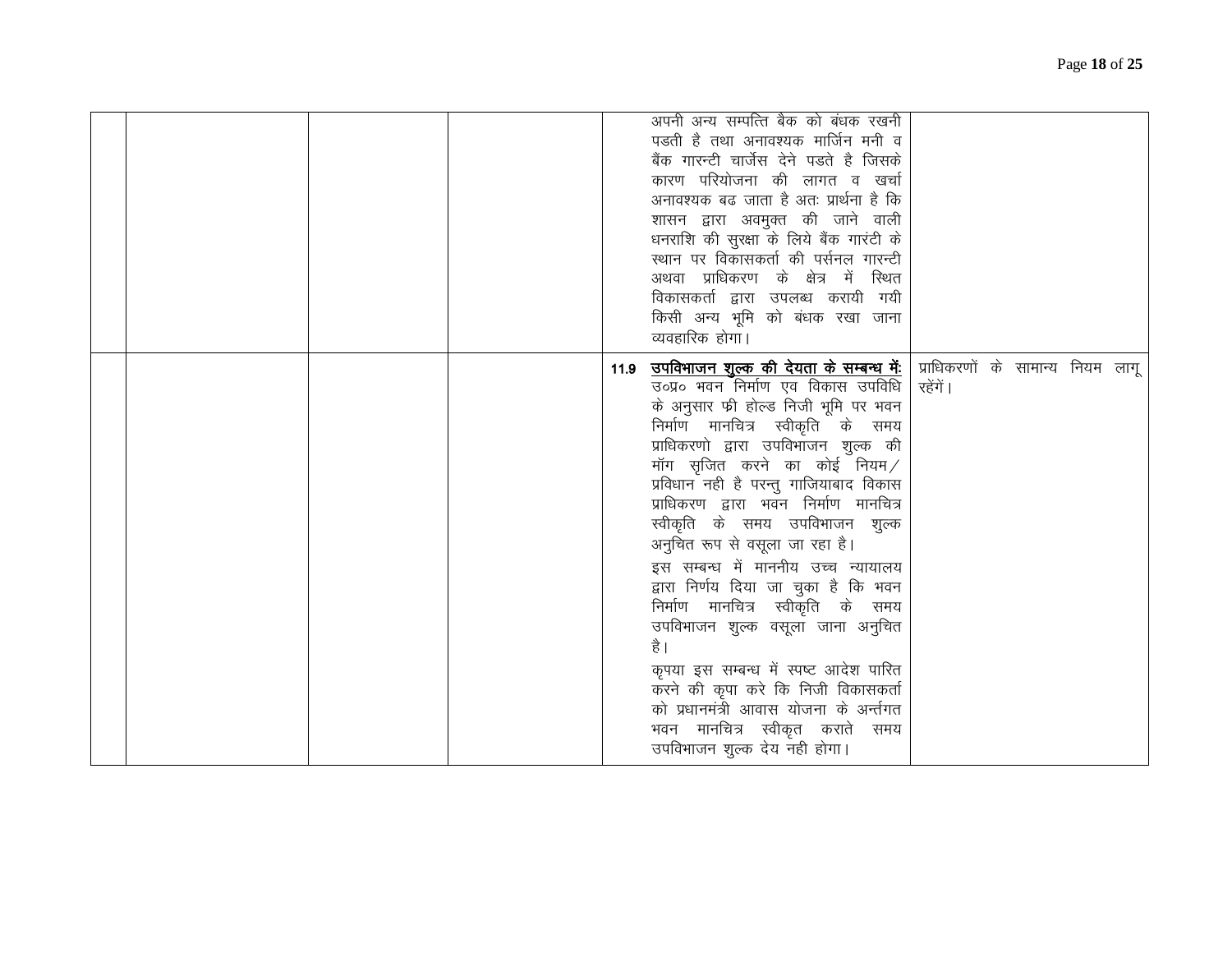|  |  | 11.10 <u>लेबर सेस की देयता के सम्बन्ध</u> में<br><mark>स्पष्टीकरण:</mark> श्रीमान जी, प्राधिकरणो द्वारा<br>मानचित्र स्वीकृत करते समय पूरी<br>परियोजना की लागत का 1: लेबर सेस के<br>रूप मे जमा कराने के लिये बाध्य किया<br>जाता है जबकि मानचित्र पॉच वर्ष की<br>समयावधि में निर्माण कार्य पूर्ण करने के<br>लिये स्वीकृत किया जाता है तथा<br>विकासकर्ता प्रदूषण/पर्यावरण विभाग<br>$\sqrt{3}$ अग्निशमन आदि समतुल्य संस्थानों से<br>एन.ओ.सी. प्राप्त करने के पश्चात ही<br>परियोजना का निर्माण कार्य प्रारम्भ कर<br>सकता है इस प्रकार विकासकर्ताओं से पाँच<br>वर्षो में पूरी होने वाली परियोजना की पूर्ण<br>लागत पर एड़वांस में 1% लेबर सेस की<br>माँग न्यायोचित नहीं है<br>इस सम्बन्ध में पूर्व में जारी अर्फोडेबल<br>हाउसिंग नीति के अर्न्तगत मानचित्र<br>स्वीकृति के प्रकरणो में भी श्रीमान सचिव<br>आवास व शहरी नियोजन विभाग द्वारा<br>उपाध्यक्ष गाजियाबाद विकास प्राधिकरण को<br>निर्देशित किया गया था कि अर्फोडेबल<br>हाउसिंग परियोजनाओं में मानचित्र स्वीकृति<br>करते समय प्राधिकरण द्वारा विकासकर्ता से<br>एक वित्तीय वर्ष में होने वाले अनुमानित<br>व्यय के सापेक्ष ही एक प्रतिशत अग्रिम<br>श्रमिक शुल्क जमा करने का मांगपत्र<br>सृजित किया जाना न्ययोचित होगा।<br>अतः कृप्या मानचित्र स्वीकृत करते समय<br>अधिकतम एक वित्तीय वर्ष में होने वाले<br>अनुमानित व्यय के भुगतान के सापेक्ष एक<br>प्रतिशत अग्रिम शुल्क जमा करने का<br>आदेश पारित करने की कृपा करे जिससे<br>निजी विकासकर्ताओ पर अनावश्यक | लेबर सेस लागू अधिनियम / नियमों के<br>अनुसार देय होगा। |
|--|--|-----------------------------------------------------------------------------------------------------------------------------------------------------------------------------------------------------------------------------------------------------------------------------------------------------------------------------------------------------------------------------------------------------------------------------------------------------------------------------------------------------------------------------------------------------------------------------------------------------------------------------------------------------------------------------------------------------------------------------------------------------------------------------------------------------------------------------------------------------------------------------------------------------------------------------------------------------------------------------------------------------------------------------------------------------------------------------------------------------------------------------------------------------------------------------------------------------------------------------------------------------------------------------------------------------------------------------------------------------------------------------------------------------|-------------------------------------------------------|
|  |  | आर्थिक बोझ ना पडे। मांगपत्र सृजित कर<br>सकता है।                                                                                                                                                                                                                                                                                                                                                                                                                                                                                                                                                                                                                                                                                                                                                                                                                                                                                                                                                                                                                                                                                                                                                                                                                                                                                                                                                    |                                                       |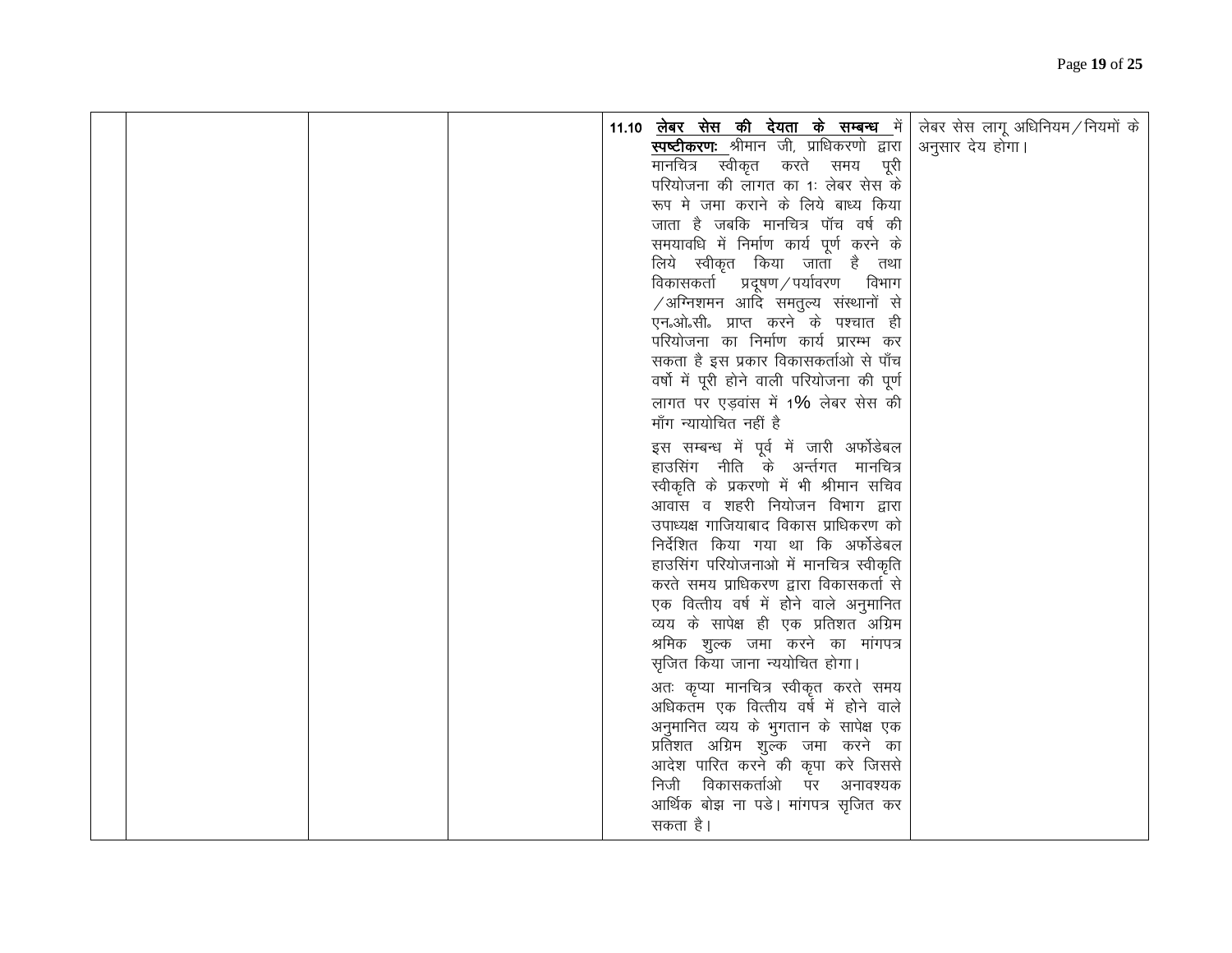|                                  |                                       |                                             | 11.11 जी०एस०टी० की देयता के सम्बन्ध में:<br>G.S.T. नियमो के अनुसार निर्माणाधीन<br>भवनो हेतू विकासकर्ता को 12% G.S.T.<br>जमा कराना आवश्यक है। कृप्या स्पष्ट कर<br>दे कि EWS भवनो हेतू बिड मूल्य के<br>अतिरिक्त उ०प्र० शासन द्वारा 12% G.S.T<br>का भूगतान किया जायेगा। इससे निजी<br>विकासकर्ता इनपुट केडिट के रूप में<br>मिलने वाले G.S.T का लाभ बिडिग मूल्यो<br>में कर सकेगा। कृप्या G.S.T की देयता<br>के सम्बन्ध में उचित दिशानिर्देश जारी<br>करने की कृपा करे।                                                                                                | कृपया प्रश्न संख्या 5.2 का उत्तर<br>देखें।                                                                                                                                            |
|----------------------------------|---------------------------------------|---------------------------------------------|----------------------------------------------------------------------------------------------------------------------------------------------------------------------------------------------------------------------------------------------------------------------------------------------------------------------------------------------------------------------------------------------------------------------------------------------------------------------------------------------------------------------------------------------------------------|---------------------------------------------------------------------------------------------------------------------------------------------------------------------------------------|
| SHIVAM GOYAL, +91-<br>9897434797 | 5.3<br>clause<br>$\sigma$<br>PMAY-AHP | <b>SELLING PRICE OF</b><br>EWS @ 4,50,000/- | 11.12 The selling price of EWS units has<br>bounded to Rs. 4,50,000/- (FOUR LAKHS<br>FIFTY THOUSAND ONLY) and it is not<br>mention anywhere in the policy<br>whether the EWS applicant will pay the<br>GST @ 12% (Rs. 54,000/-) or other<br>government charges, if any,<br>and<br>electrification<br>charges.<br>By<br>electrification charges we mean to say<br>that if it is a single point connection<br>then we have to provide private meters<br>which is an additional cost. Therefore,<br>request you for multiple electric<br>connection in EWS flats. | Please refer to reply of query no.<br>$5.2 \& 9.9.$                                                                                                                                   |
| SHIVAM GOYAL, +91-<br>9897434797 | 5.5 clause of<br>PMAY - AHP           | <b>ALLOTMENT</b><br>OF<br><b>EWS Flats</b>  | 11.13 If there are less or few applicants for<br>EWS then there is no clarification about<br>the remaining EWS flat sale and time to<br>wait by developer or developer can sell<br>it directly.                                                                                                                                                                                                                                                                                                                                                                | As per para 5.5 of the Scheme,<br>targets for EWS houses will be<br>allocated to the selected Bidders<br>after SUDA has secured the<br>consent of beneficiaries indentified<br>by it. |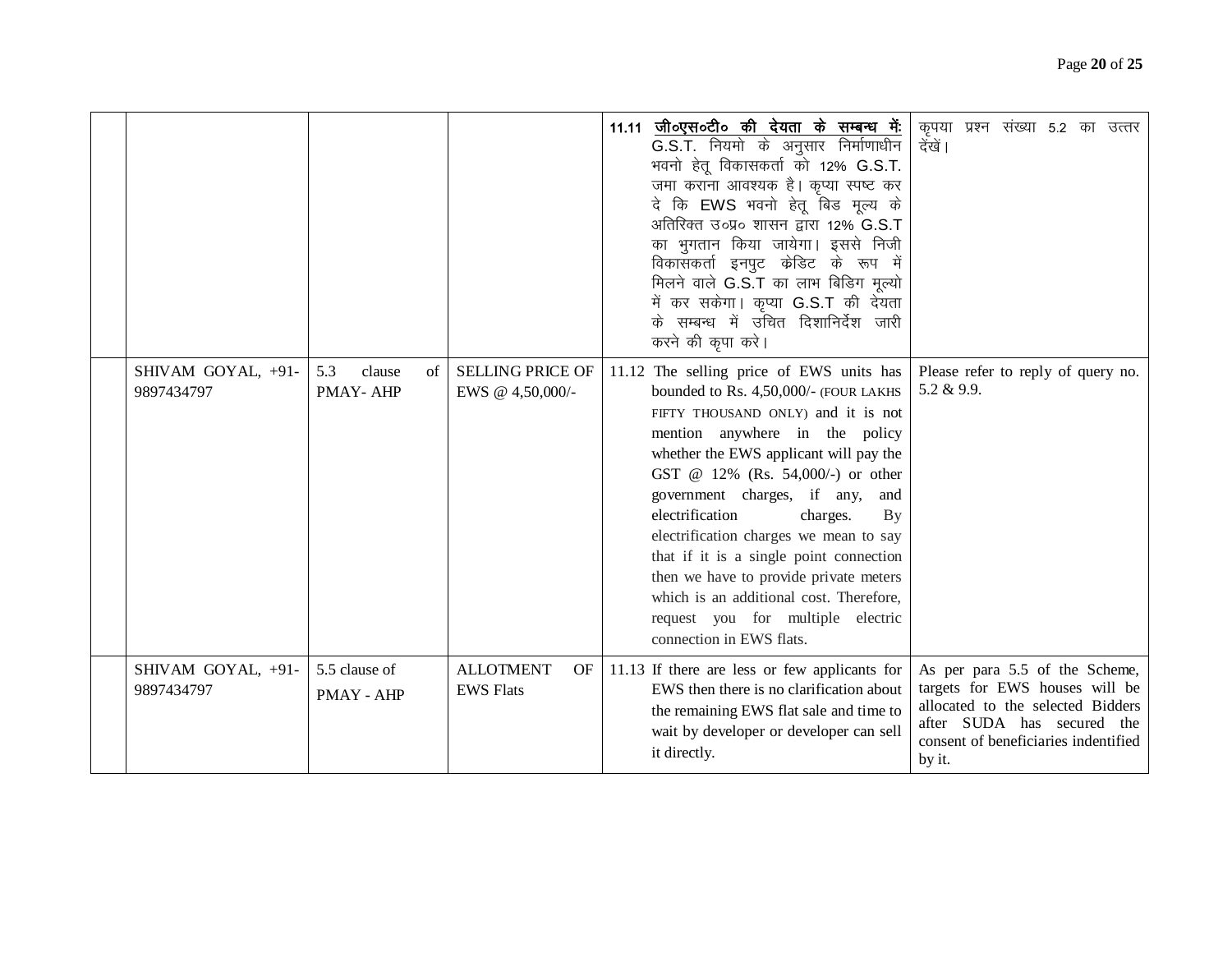| SHIVAM GOYAL, +91-<br>9897434797 | Page 8, Section -1,<br>para 9.3<br>Of RFQ-cum-RFP<br>Document | <b>Financial Proposal</b><br>The<br>Financial<br>should<br>Proposal<br>clearly include all<br>applicable<br>taxes/<br>duties/cess/labour<br>cess excluding GST<br>which should<br>be<br>mentioned separately.<br>Financial bid shall<br>not exceed Rs.2.00<br>lakh (Rupees Two<br>Lakhs only) per EWS<br>house. | 11.14 Financial Bid upto 2 lakhs would<br>include GST or GST is in addition to<br>the bid.<br>If we quote 1.99 lakhs does it need to<br>include GST?                                                                                                                                                                                                                                                                                                                                                                                                                                                                                                                                                                                                                                                                    | Please refer reply to query no. 5.2.                                                                                                                                                                                                                                                                                                                                                                                                                                                                                                                                         |
|----------------------------------|---------------------------------------------------------------|-----------------------------------------------------------------------------------------------------------------------------------------------------------------------------------------------------------------------------------------------------------------------------------------------------------------|-------------------------------------------------------------------------------------------------------------------------------------------------------------------------------------------------------------------------------------------------------------------------------------------------------------------------------------------------------------------------------------------------------------------------------------------------------------------------------------------------------------------------------------------------------------------------------------------------------------------------------------------------------------------------------------------------------------------------------------------------------------------------------------------------------------------------|------------------------------------------------------------------------------------------------------------------------------------------------------------------------------------------------------------------------------------------------------------------------------------------------------------------------------------------------------------------------------------------------------------------------------------------------------------------------------------------------------------------------------------------------------------------------------|
| SHIVAM GOYAL, +91-<br>9897434797 | 7.2<br>clause<br>οf<br>PMAY-AHP                               | <b>APPROVAL</b><br>OF<br>DPR BY THREE<br><b>COMMITTEES</b>                                                                                                                                                                                                                                                      | 11.15 There are three committees from which<br>DPR needs to be approved to release the<br>payment from government of 2.5 Lakhs,<br>but there is no time frame defines for it.<br>It can prolong the process and the project<br>to indefinite time as there are lots of<br>members in the committees. Therefore,<br>there is no time limit from which a<br>developer can start getting his<br>installments from government of 2.5<br>lakhs. And if there are no installments<br>then how the project will start and there<br>will an indefinite delay.<br>There should be a single window for this<br>process having a prescribed time frame<br>as only after getting this approved by all<br>committees,<br>developer<br>can<br>start<br>construction after receiving the first<br>installment. Delay in approvals will | This is a Centerally sponsored<br>scheme to be implemented in a<br>mission mode and both the Central<br>and the State Governments are<br>committed to its success. These<br>Committees will function as Single<br>Window System at various levels<br>for project approval. Therefore,<br>any delay in approval at the level<br>of these Committees is not likely.<br>Moreover, various stages of<br>payment are linked to construction<br>activity and the timeline for every<br>activity is to be determined by the<br>developer within the ambit of the<br>project period. |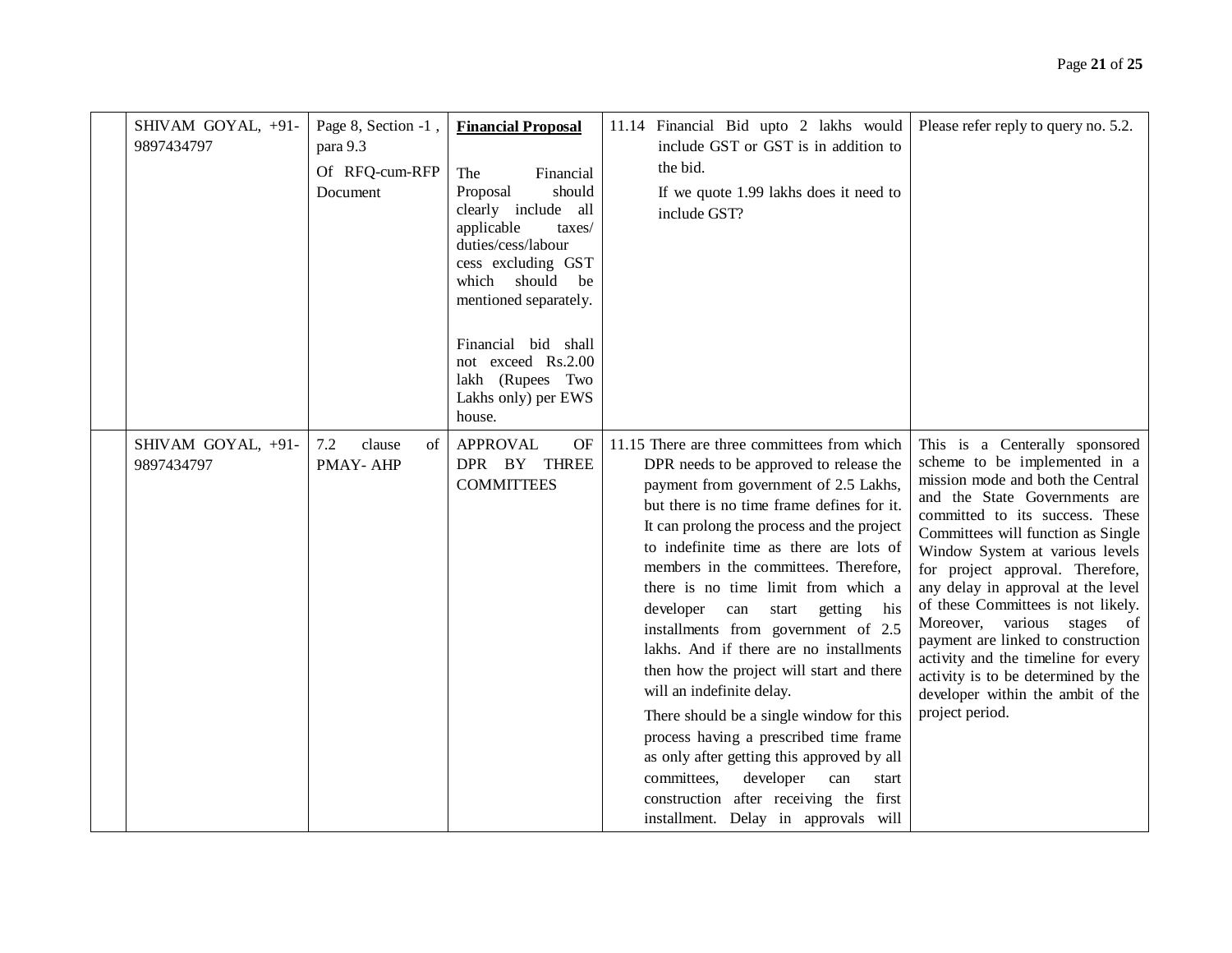|                                  |                                 |                                                        | delay in start of construction.                                                                                                                                                                                                                                                                                                                                                                                                                                                                                                                                                                                                                                                                                                                                                                                                                                                                                                                                                                                                                                                                                                                                                                                                                     |                                                                      |
|----------------------------------|---------------------------------|--------------------------------------------------------|-----------------------------------------------------------------------------------------------------------------------------------------------------------------------------------------------------------------------------------------------------------------------------------------------------------------------------------------------------------------------------------------------------------------------------------------------------------------------------------------------------------------------------------------------------------------------------------------------------------------------------------------------------------------------------------------------------------------------------------------------------------------------------------------------------------------------------------------------------------------------------------------------------------------------------------------------------------------------------------------------------------------------------------------------------------------------------------------------------------------------------------------------------------------------------------------------------------------------------------------------------|----------------------------------------------------------------------|
|                                  |                                 |                                                        |                                                                                                                                                                                                                                                                                                                                                                                                                                                                                                                                                                                                                                                                                                                                                                                                                                                                                                                                                                                                                                                                                                                                                                                                                                                     |                                                                      |
| SHIVAM GOYAL, +91-<br>9897434797 | 4.7<br>clause<br>of<br>PMAY-AHP | Performance<br>for<br>Guarantee<br>construction of EWS | 11.16 There is bank guarantee equivalent to<br>the first installment from the government<br>along with 10 percent land mortgaging.<br>As developer is following RERA ACT-<br>2016 then he can't take out 70 percent of<br>the total money collected, even then such<br>performance guarantee is being asked.<br>Land mortgage can be done but Bank<br>Guarantee seems unreasonable as Bank<br>Guarantee are mostly made on Cash,<br>equivalent amount of Fixed Deposits are<br>demanded by banks for making a<br>guarantee. Thus, blocking a major cash<br>flow of developer. Already a big amount<br>is/will blocked in Land, Development<br>Charges, NOC's charges, designing etc.<br>And nowadays Real Estate is facing<br>serious slowdown in sales and to block<br>so many amounts is almost impossibly<br>hard for developer as per the current real<br>estate scenario.<br>For example, if a developer needs to<br>construct 1000 EWS units then for this<br>he needs to pay the bank guarantee<br>equivalent to the first installment from<br>the government, which is 40 percent of<br>2.5 lakhs i.e. 1 lakh. It means he need to<br>pay 10 crores bank guarantee along with<br>10 percent land mortgage, which is quite<br>inappropriate. | Change in the existing conditions<br>of the Scheme is not acceptable |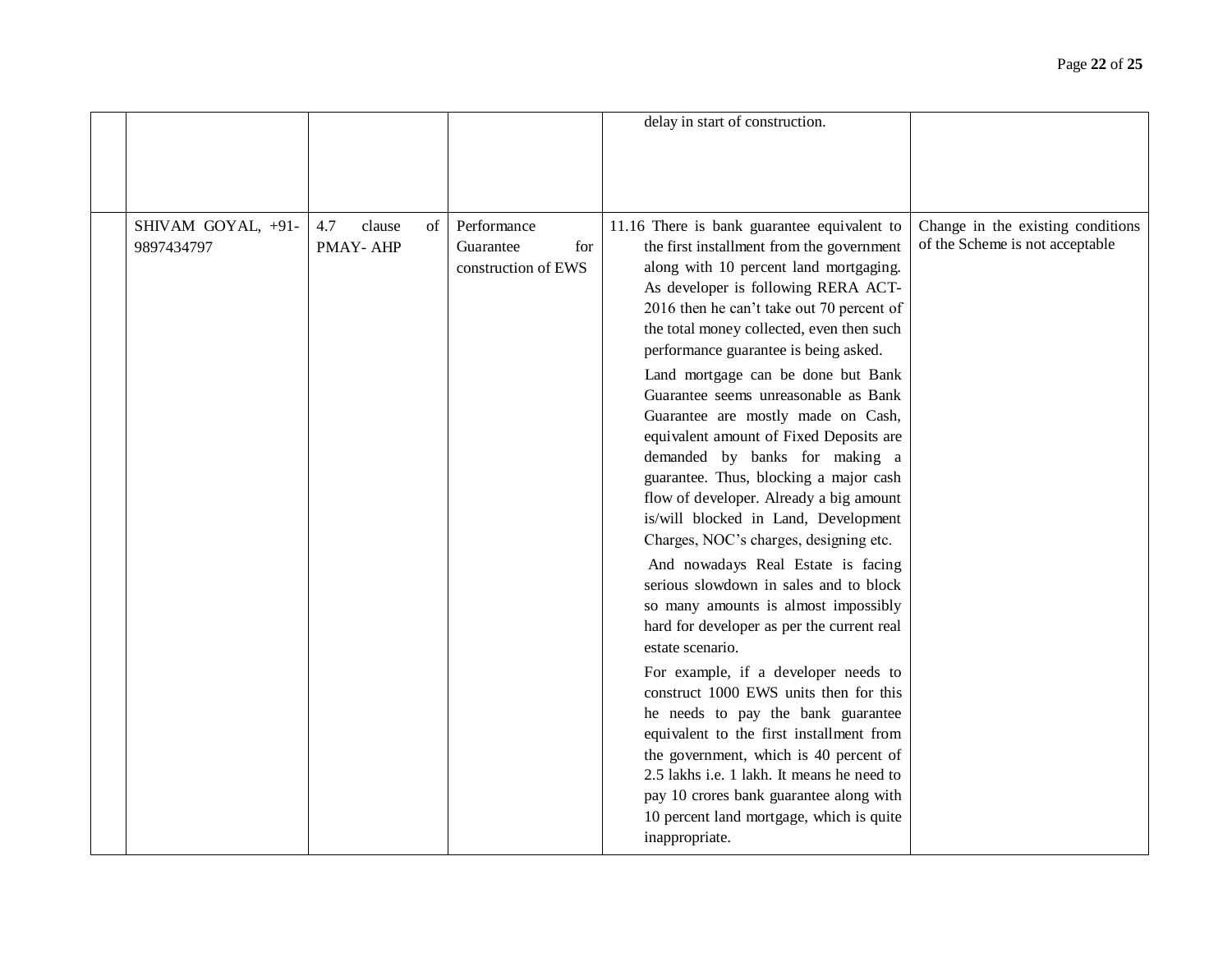|  | SHIVAM GOYAL, +91-<br>9897434797 | 6.2<br>clause<br>$\sigma$ f<br><b>PMAY-AHP</b>                  | 50<br>percent<br>Development Charge<br>Incentive                                                                        | 11.17 Do developer needs to pay the<br>Development charge even on the<br>portion of land on which EWS are<br>proposed to be built or it will be waived<br>for EWS Land as the coverage area of<br>land is quite big for 35 percent of<br>EWS? is it possible to pay the<br>development charge in installments or<br>can it be paid by the amount released<br>from government and state government<br>can give the balance amount after<br>deducting its development charge. It<br>will make the cash flow viable to work | As per para-6.2 of the Scheme,<br>there is 50% exemption from<br>external development fee on the<br>total area of the project. Any<br>change in this condition is not<br>acceptable. Development fee can<br>be paid in installments as per the<br>provisions of U.P. Urban Planning<br>and Development (Assessment,<br>Collection<br>Lavy<br>and<br>of<br>Development Fee) Rules, 2014. |
|--|----------------------------------|-----------------------------------------------------------------|-------------------------------------------------------------------------------------------------------------------------|--------------------------------------------------------------------------------------------------------------------------------------------------------------------------------------------------------------------------------------------------------------------------------------------------------------------------------------------------------------------------------------------------------------------------------------------------------------------------------------------------------------------------|-----------------------------------------------------------------------------------------------------------------------------------------------------------------------------------------------------------------------------------------------------------------------------------------------------------------------------------------------------------------------------------------|
|  | SHIVAM GOYAL, +91-<br>9897434797 | Page 6, Section -<br>1, para 6.1 of RFQ-<br>cum-RFP<br>Document | Earnest money of the<br>unsuccessful<br>Bidder(s) shall be<br>refunded within 60<br>days from the date of<br>rejection. | with.<br>11.18 Earnest money refund time of 60 days is<br>too much. It should be maximum to 10<br>days.<br>Earnest money should be demanded<br>after Bidder is selected or a very<br>nominal amount should be asked, like,<br>up to Rs. 10 lakhs before bidding.                                                                                                                                                                                                                                                         | Change in the existing conditions<br>of the Scheme is not acceptable                                                                                                                                                                                                                                                                                                                    |
|  | SHIVAM GOYAL, +91-<br>9897434797 | 4.1<br>clause<br>of<br>PMAY-AHP                                 | Minimum 200 EWS<br>units per hectare as<br>per the density of 600<br>units per hectare                                  | 11.19 Minimum EWS 200 units per hectare<br>will coverage a quite big land<br>percentage and for free sale we have<br>400 units on the remaining land<br>coverage percentage, which is almost<br>impossible to build and to sale so much<br>units is really a challenge in this slump<br>market. Therefore, request to reduce<br>the minimum number of EWS houses<br>to 100 as per the current scenario of<br>real estate.                                                                                                | Please refer reply to query no. 7.1.                                                                                                                                                                                                                                                                                                                                                    |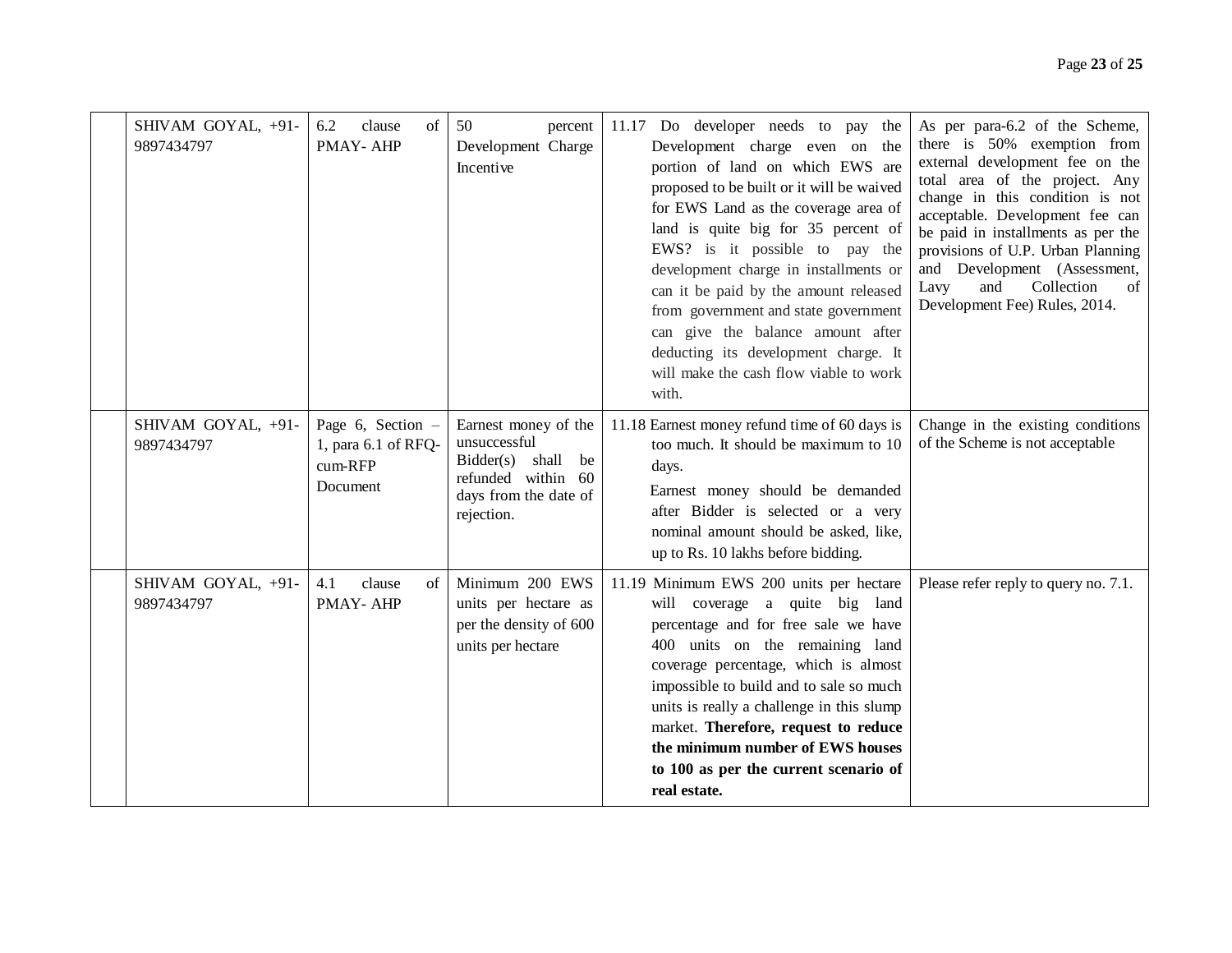| SHIVAM GOYAL, +91-<br>4.4<br>clause<br>9897434797<br>PMAY-AHP | οf | Minimum Approach<br>Road Requirement | 11.20 If a land falling on proposed road as per<br>the Zonal Plan or Master Plan and<br>currently have smaller approach road<br>but the proposed road is fulfilling the<br>approach road criteria, or having a<br>existing road which is proposed to be<br>widened and after widening it is<br>fulfilling the approach road criteria,<br>then will it be considered.<br>As it is quite difficult to find a big land<br>of more than 5 hectares in city on 24m<br>wide road else they are quite far from<br>the city. And by the time project will<br>get complete in few years, the proposed<br>road will be built. | As per para-4.4 of the Scheme,<br>minimum width of existing<br>approach road has to be 12 meters<br>for a project with an area upto 2.00<br>hectares.                        |
|---------------------------------------------------------------|----|--------------------------------------|---------------------------------------------------------------------------------------------------------------------------------------------------------------------------------------------------------------------------------------------------------------------------------------------------------------------------------------------------------------------------------------------------------------------------------------------------------------------------------------------------------------------------------------------------------------------------------------------------------------------|------------------------------------------------------------------------------------------------------------------------------------------------------------------------------|
|                                                               |    |                                      | 11.21 Lands fulfilling sewerage criteria to<br>maximum 50 meters can only be<br>founded in the posh location of the<br>cities.<br>In current situation of any city in U.P.,<br>even popular and posh locations of a<br>city does not have a sewerage facility.<br>For this scheme, lands may not be<br>availed having sewerage facility<br>nearby, as the land can be little far from<br>the posh locations.<br>Therefore, sewerage is mandatory?                                                                                                                                                                   | Provisions of Para 6.1 and 6.2 of<br>the Scheme are self explanatory<br>therefore, the Bidder should select<br>the site for the project keeping<br>above provisions in view. |
|                                                               |    |                                      | Is the time frame to permit the EIA's NOC<br>of 2 months is fix?<br>As from the past experiences of developers<br>many had faced almost a year or even<br>beyond that to get this NOC, hence<br>delaying the project to an extreme delay.<br>Therefore, requesting to have fixed time<br>frame for permitting the NOC.                                                                                                                                                                                                                                                                                              | Government will endeavour to<br>ensure that the desired NOC is<br>the<br>concerned<br>issued<br>by<br>department within the time-frame<br>given in para-10.3 of Scheme.      |